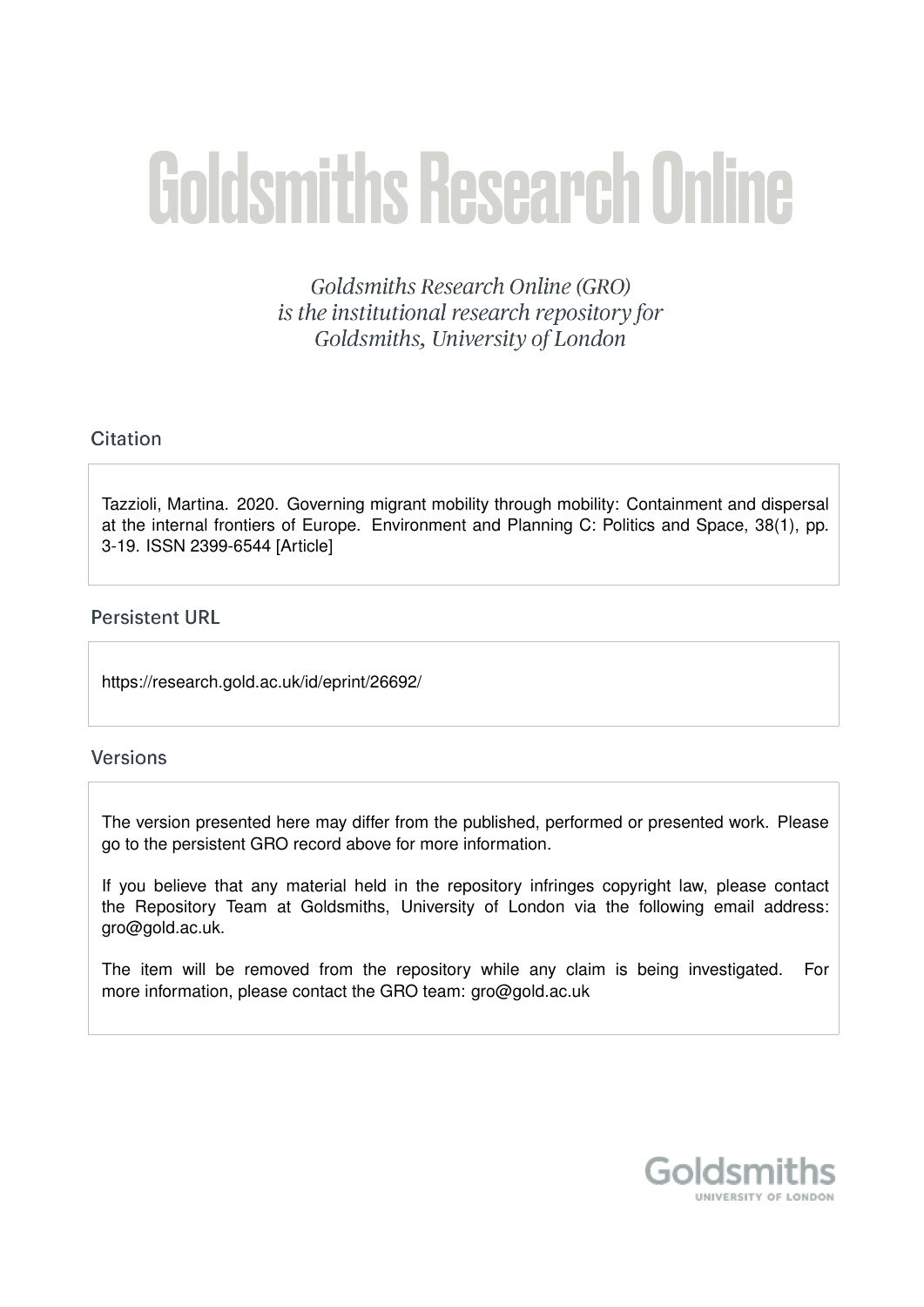## **Governing migration through mobility. Dispersal and containment at the internal frontiers of Europe.**

**Martina Tazzioli (Swansea University)** 

### **(forthcoming in Environment & Planning C)**

**"**Mobility" is by far one of the most frequently used words in political debates and statements that discuss the values upon which the EU is predicated and that are at the core of so-called liberal societies. In *Security, Territory, Population*, Michel Foucault famously contends that since the XVIII century the main governmental problem has been "a matter of organizing circulation, eliminating its dangerous elements, making a division between good and bad circulation, and maximizing the good circulation by diminishing the bad" (Foucault, 2007: 18). However, instead of flattening heterogenous practices of mobilities under the rubric of circulation, and referring to the government of mobility as such, what requires further investigation are the asymmetries through which different practices of mobility are governed (Bigo, 2011; De Genova, 2013; Fassin, 2007). In this regard, Claudia Aradau has introduced the expression "political grammars of mobility", meaning by that "the relations between mobility, security and subjectivity", pointing to the misleading tendency in the literature to regard mobility and circulation as synonymous, and to the need of investigating how "different forms of mobility matter for security practices" (Aradau, 2016: 565). This also echoes what in this article I call governing migrant mobility *through* mobility, highlighting the twofold role of (forced) mobility, as an object of government and as a a technology for regaining control over migration. This article investigates how mobility works as a governmental technology for governing unruly mobility – meaning by that the movements of illegalized migrants – and, simultaneously, it focuses on the effects of containment beyond detention that the government of mobility through mobility generates.

In critical migration literature expressions and terms like "border regime" (De Genova, 2016; Tsianos, Karakayali, 2010) and "contested politics of mobility" (Squire, 2011) are used to highlight the unequal and asymmetric functioning of borders as well as of migration policies. In particular, the increased presence of women, men and children seeking asylum in Europe, which has been framed by states and by the EU in terms of a "refugee crisis" and "migration crisis", have put the government of mobility at the core of the EU's political agenda (Bojadzijev, Mezzadra, 2015). The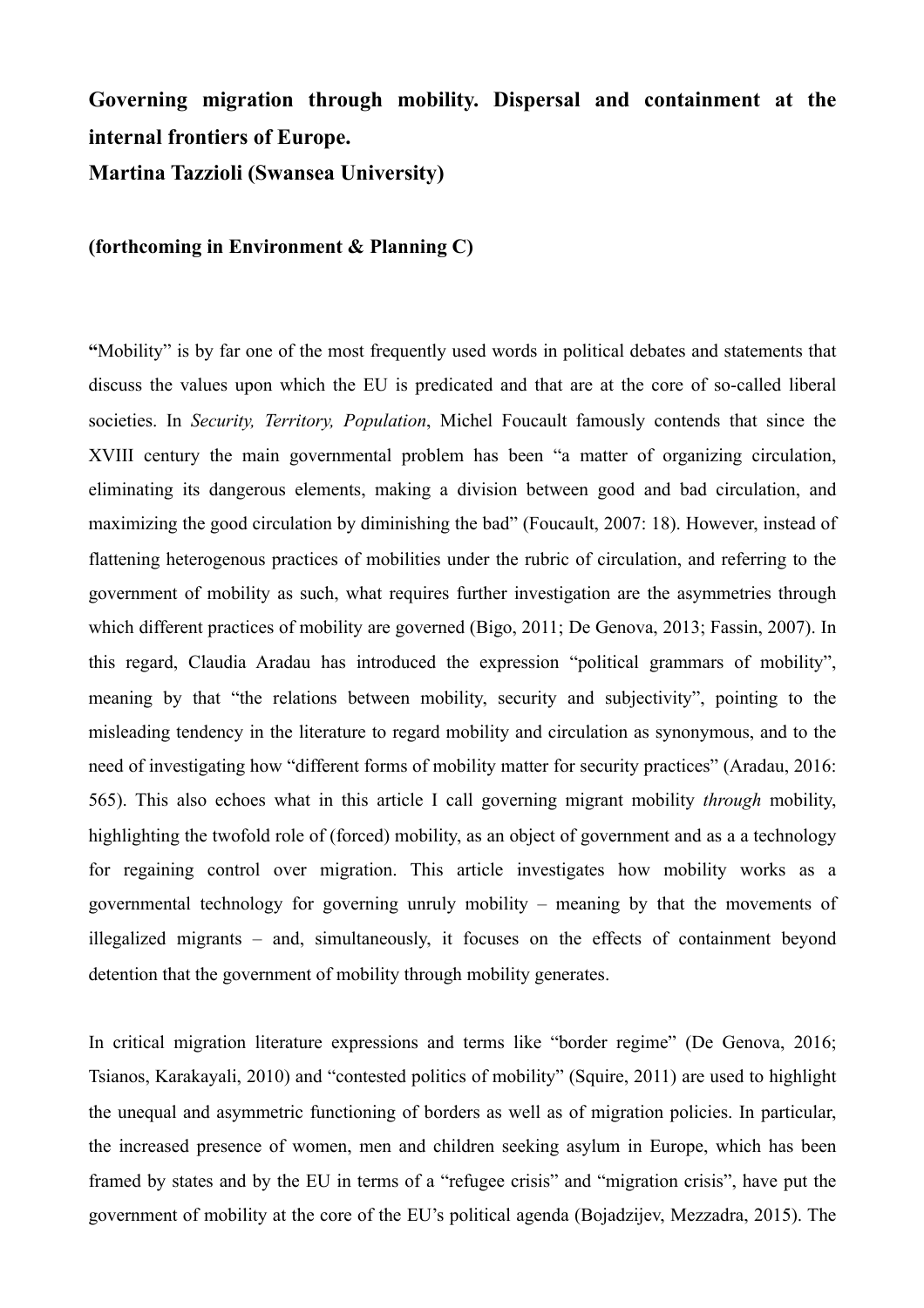(non)governability of migrants' presence and movements has gained central stage both in the media and at the level of states' narratives.

Migrants' mobility as an object of modes of control has been widely explored in the literature. As critical migration scholarship has demonstrated, the mobility of illegalized migrants is subjected not only to arrest and detention but also to decelerations, disruption and selections (Bigo, 2002; Mezzadra, Neilson, 2013; Tazzioli, 2018). Yet, while the governing *of* mobility has gained centre stage in the academic debate, mobility as a technology for governing migration - what I call governing migrants' mobility *through* mobility - remains quite under-theorised and not widely explored. The two mutually related arguments that underpin this paper are the following. First, mobility is not only an object of control but also a "political technology" (Foucault, 2012) of migration govermentality that is enacted by directly or indirectly keeping migrants on the move disrupting their autonomous mobility and forcing them to undertake convoluted geographies. Second, the effects generated on migrants' lives and movements are not only forced hyper-mobility but also spatial dispersal and modes of containment beyond detention - that is, containment is not only enforced by keeping migrants in detention but also by obstructing and disrupting their autonomous movements. This paper explores mobility as a political technology considering it from a twofold angle: on the one hand, the modes of containment beyond detention put into place by states for regaining control over unruly migration movements; on the other, strategies of migrant dispersal that are enacted by local and national authorities. Through such an analysis, this essay questions the taken for granted nexus between mobility and freedom, in light of the use of mobility for governing migration: indeed, a focus on modes of migration control that hinges on mobility as a political technology of governmentality leads us to disjoin freedom and mobility, with the latter which in liberal discourses tends to be conceived as one of the main ways in which the former is fully actualised.

In so doing, this paper does not look at asylum seekers transferred from one city to another - see for instance Nick Gill's work (Gill, 2009a). Rather, it takes into account more invisible and unofficial strategies to keep migrants on the move and to force them to divert their routes or to undertake the same journey multiple times - by pushing them away from critical border zones or by hampering them to stay in a given place. In most cases, these unofficial or indirect forced displacements take place as part of a grey area of non-registered state's practices, recalling what Alison Mountz defines "hidden geographies" that are generated through "what is not known in the realm of displacement" (Mountz, 2011: 318). The paper proceeds as follows. The first section makes some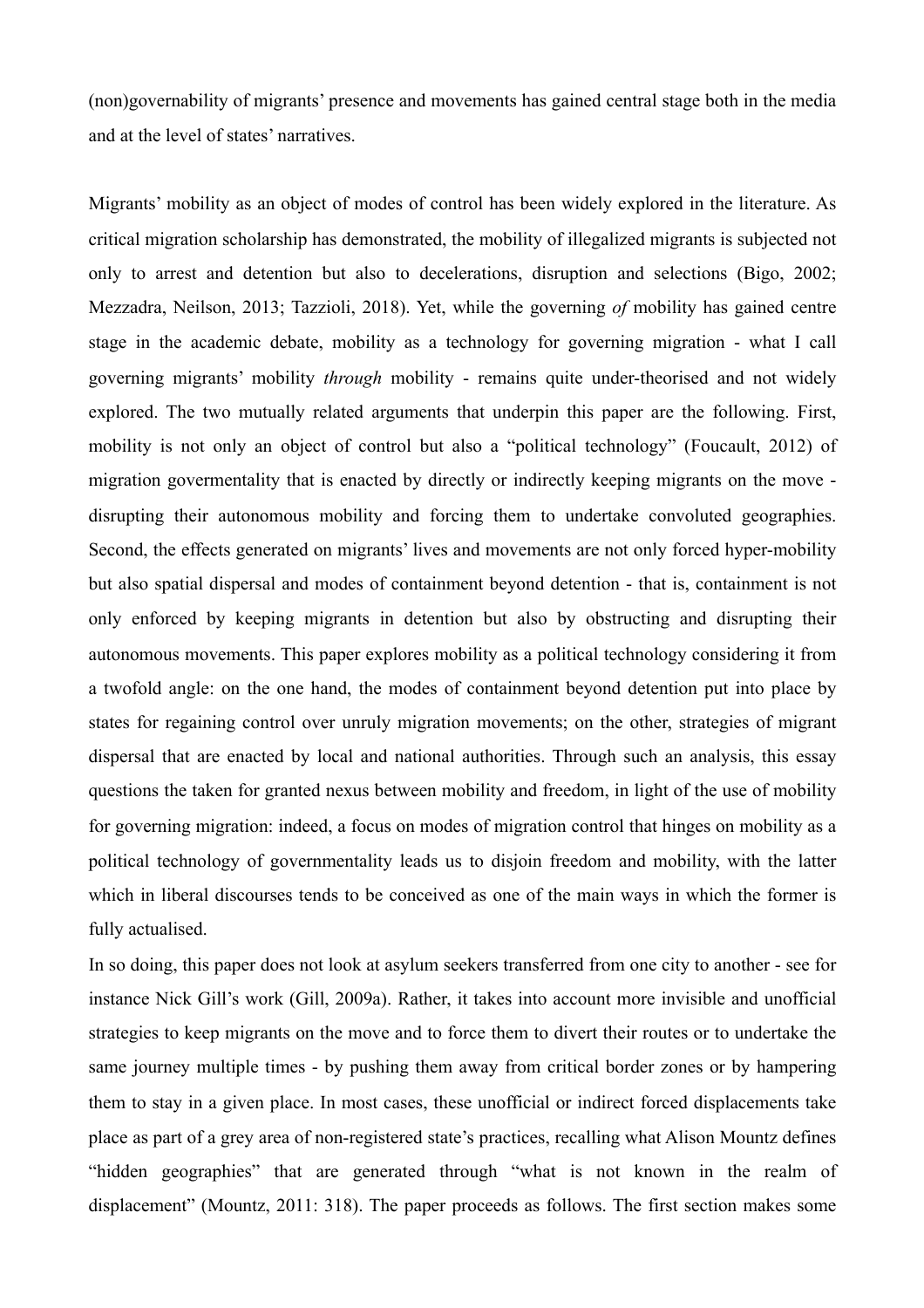theoretical clarifications on mobility and migration and discusses the scholarship that has approached mobility as a technology of migration governmentality. The article moves on by focusing on the practices for regulating unruly mobility in France, the eviction of Calais, and two internal European frontiers – the Italian-Swiss border and the Italian-French border. It illustrates how migrants are not only repeatedly bounced back at the border but also how they are transferred to the South of Italy not in order to block them there but to lengthen, divert and deter their journeys. The essay concludes with an analysis of the convoluted geographies that migrants undertake across Europe due to the Dublin Regulation<sup>1</sup> and the increasing illegalization of asylum seekers.

## *Mobility as a technique of government ?*

The government and the obstruction of migration movements are also enacted *through* (forced) mobility, and not only by generating immobility and enforcing detention. Such an approach speaks to William Walters's notion of "viapolitics": this latter entails considering that vehicles are surprisingly missing in migration theories, while they structure and make possible the materiality of migration movements as well as of the governmental measures through which migrants are managed (Walters, 2015). In this regard, a clarification is needed about "mobility" and "migration" and on how I use these terms throughout the paper. First, this article deals specifically with migrants' mobility, and not with mobility as such, showing that state authorities try to regain control over unruly migration not only by detaining or deporting migrants but also by keeping them on the move and forcing them to undertake convoluted geographies. Second, in order to analytically distinguish migration from mobility, I argue that when someone's mobility is defined as migration, means that his/her mobility appears as a problem, that is as something to be governed and controlled. As Bridget Anderson has aptly remarked, "migration signifies problematic mobility. People have always moved, and human movement is only contingently constituted as an object of investigation and a problem for policy […]. "Migration" already signals the need for control and in public discourse is often raced and classed". (Anderson, 2017: 1532). It follows that being governed as a migrant does not concern only people on the move: immobility, strandedness and temporal

<sup>&</sup>lt;sup>1</sup>The Dublin Regulation, implemented in 1997 and then revised in 2003 and 2013 establishes the Member State responsible for the examination of the asylum application. The Dublin Regulation has been conceived to prevent so called "asylum shopping", that is, migrants who claim asylum in more than one country. Although there are three main criteria for determining what is the state responsible for examining the asylum application ( family connections, valid residence document or visa, first country of entry) the most frequently used is the "first country of entry". http://eurlex.europa.eu/legal-content/EN/ALL/;jsessionid=jHNlTp3HLjqw8mqGbQSpZh1VWpjCy - VQq14Hgcztw4pbfSQZffnrn!557467765?uri=CELEX:32013R0604 . Although the effective number of migrants who are returned to the first EU country of entry under Dublin is not high, the Dublin Regulation is used as a tactic of deterrence for discouraging migrants to claim asylum and threatening them to be taken back.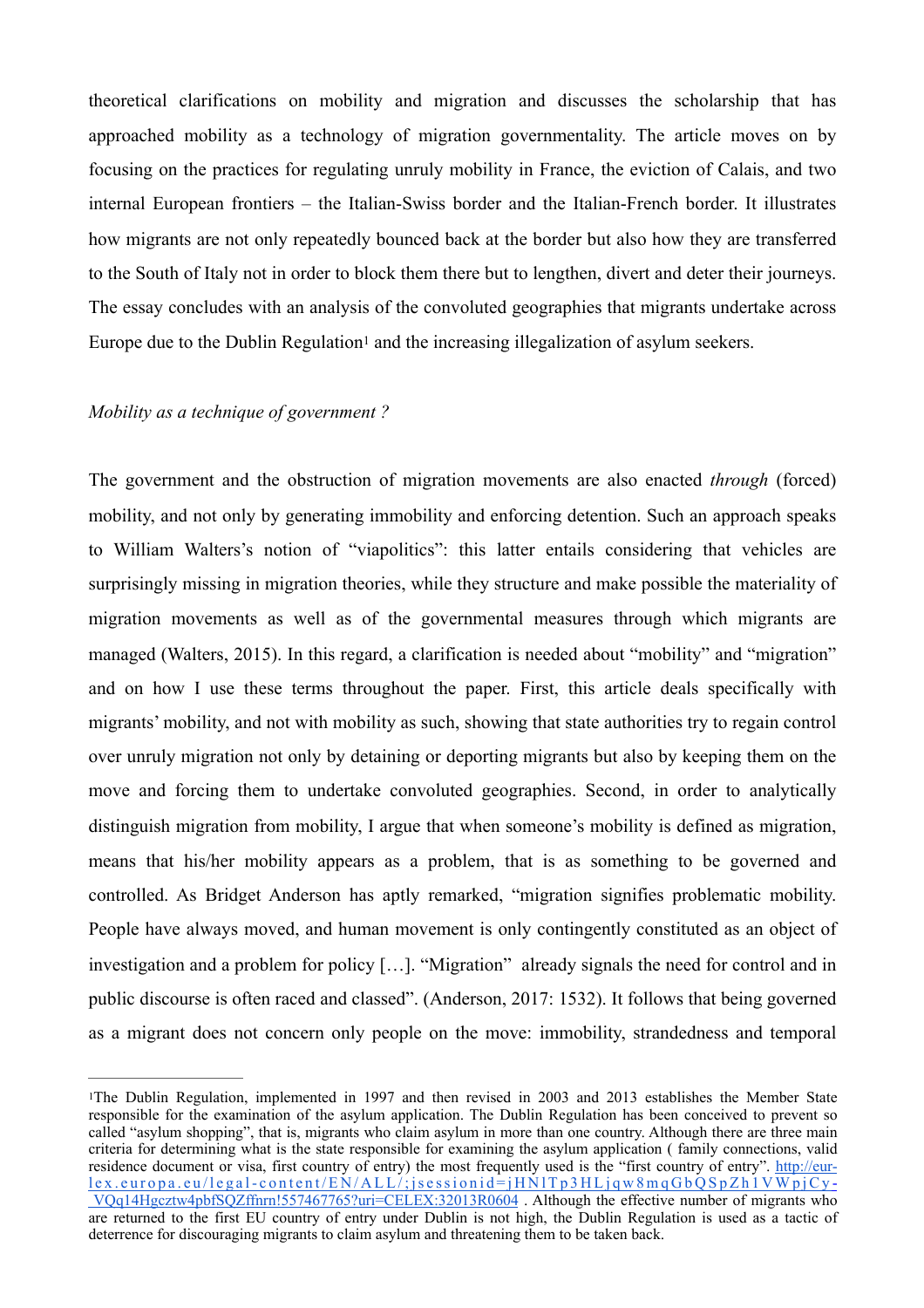suspension are all part of the heterogenous migrant conditions.

Third, despite migration and mobility cannot be conflated, I do not take here mobility as a synonymous of movement. Building on Tim Cresswell's seminal work, mobility should not be confused with mere spatial displacement - movement from a point A to a point B (Creswell, 2006): mobility is always shaped by and takes place within specific configurations of power relations, which also determine the differential restrictions for the people to move and, therefore, the hierarchies of mobility. To put it otherwise, mobility itself is always historically and politically determined, being differently regulated by multiple legal, technological and administrative measures. Thus, mobility cannot be assumed as a transhistorical or universal category, nor it can be equated with the kinetic act of moving. Relatedly, mobility is source of data extraction and circulation - e.g. the biometric data collected at the national frontiers (Amoore, 2006). Thus, I oppose here to any "generic conception of mobility in favour of a view of mobility as an accomplishment that is always contextual, and enacted by means of specific assemblages of bodies, machines, infrastructures, communication devices, conduct, and so on" (Walters, 2015: 472).

This article stems from a combination of ethnographic work and research fieldwork that I conducted between Italy and France, in 2015 and 20172, and analyses of institutional documents and public statements released by French and Italian authorities, as well as data and statistics I collected from NGOs and international organisations. I have decided to use the general expression "governing migrants' mobility through mobility" to analyse the different ways in which mobility is used as a technology for governing illegalized migrants across Europe, and for decelerating, diverting and troubling their movements. I am interested here in mapping the forms of direct and indirect displacements to which they are subjected, and not to state-led migration programmes. Therefore, by focusing on illegalized migrants, I explore how mobility is not only one of the (many) components and experiences of migration; it is also used as a technology of government.

The EU's fight against intra-European migrant movements is a case in point, I suggest, for investigating the modes of governing migrants' mobility through mobility. The *erratic geographies3* enacted by migrants who try to dodge the spatial restrictions imposed by the Dublin Regulation and the increasing population of "refugees in orbit" (Moreno-Lax, 2012) across Europe, are not side-

<sup>&</sup>lt;sup>2</sup> I. conducted fieldwork in France in the city of Paris (October 2015 and November 2016) in Calais (October 2015 and April 2017) and in Marseille (September 2015, June 2016 and March-April 2017), interviewing migrants, local institutions and French NGOs, between September 2015 and December 2016. Concerning the fieldwork in Italy, see page 9.

Through such an expression I refer to the convoluted and circular movements undertaken by those migrants who are *<sup>3</sup>* bounced back at the internal frontiers of Europe or who are forced to stay on the move for long time, before eventually reaching their destination.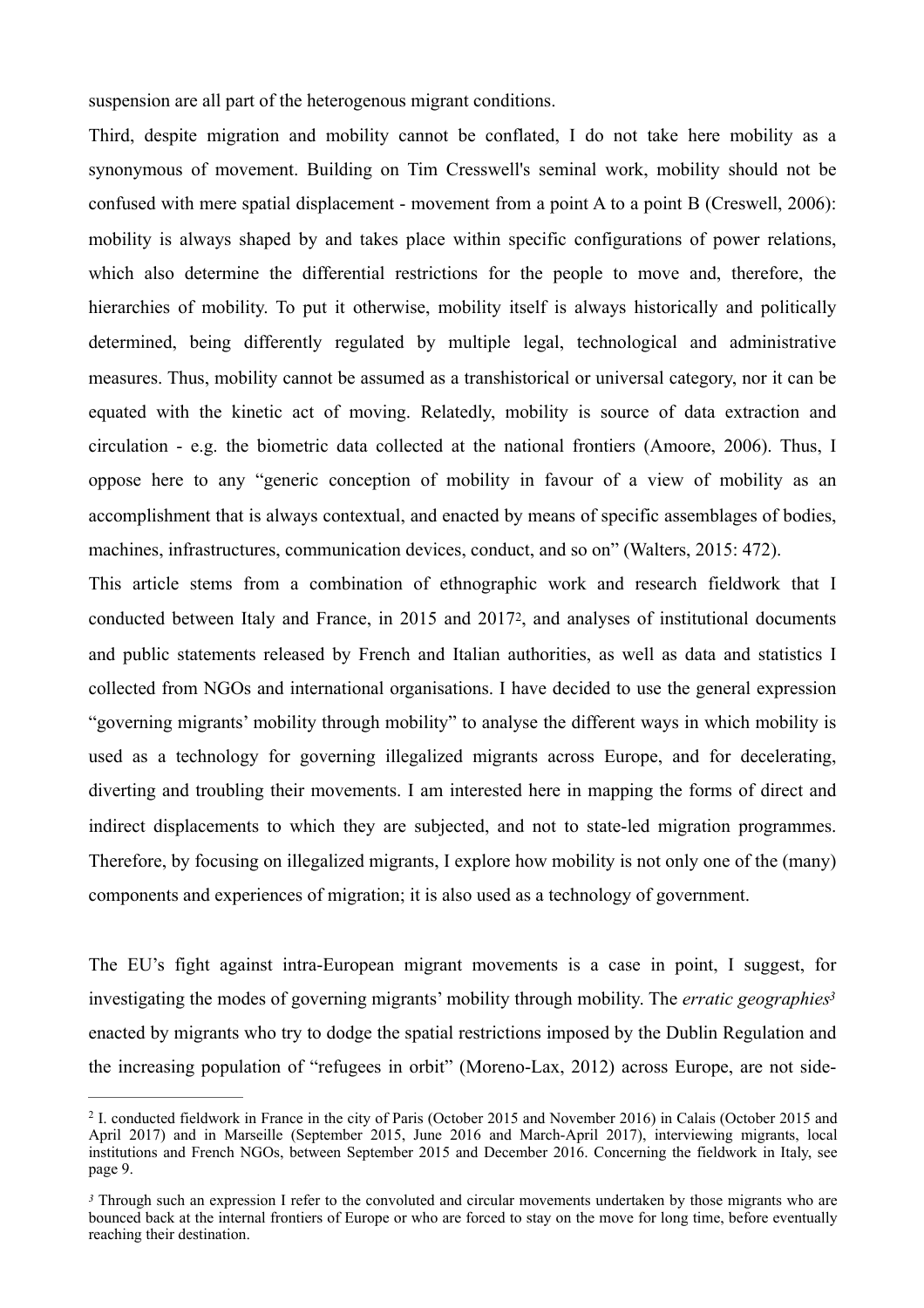effects of the measures of containment. On the contrary, through forced mobility states try to regain control over migrant movements by keeping migrants on the move and generating effects of containment and rerouting that go beyond detention (Garelli, Tazzioli, 2016).

The fact that mobility is both an object of government and a technique for disciplining unruly movements has been touched upon by scholars in different academic fields, as I flesh out in this section. Yet, it remains a relatively marginal aspect in the literature on migration. In the book *Return: Nationalising Transnational Mobility in Asia (2013), Xiang Biao, Brenda S.A. Yeoh and* Mika Toyota provide an original and compelling analysis of state-led migration return programmes and policies in Asia, contending that migrant workers' returns should be seen as part of states' strategies to renationalise migration through the enforcement of regulated mobility: "this mode of governance seeks to regulate mobility through mobility. States govern mobility not by blocking but by fa-cilitating movements […] returns thus nationalise transnational mobility" (Biao et al., 2013: 3). Similarly, in the article "A New Mobility Regime in the Making", Xiang Biao illustrates a shift in contemporary Chinese migration politics, "from a policy of 'blocking' to a strategy of 'channelling': government does not attempt to stop migration anymore, but still regards tight regulation as necessary in order to achieve an 'orderly movement'" (Biao, 2007: 5). These analyses bring into focus the incorporation of mobility into political strategies and concrete measures for channelling migrations, both to regain control over them and in order to capitalise on mobility, extracting value from it. That is, return migration schemes are constitutive of national and transnational economies that are grounded on migrant labour. The regulation of migration through migration consists in a series of state and inter-state programmes on the basis of a "just in time and to the point" rationale that is particularly glaring in circular migration (Mezzadra, Neilson, 2013: 67). Yet, what I look at in this paper does not concern migrant labour schemes and are not even comprehensive and targeted to state's economic politics but, rather, are measures adopted for disciplining and containing migration movements through forced mobility.

Some scholars of the Mobility Studies literature have pointed to the way in which mobility is also part of a political technology for governing movements. Jørgen Ole Bærenholdt has rightly stressed that in the literature "the main emphasis remains on the government of mobility rather than on government through mobility", (Bærenholdt, 2013: 26), gesturing towards analyses that, instead of spatialising mobility as merely movements that occur across predefined spaces, start from mobility as a technique of government. By introducing the notion of "governmobility" Bærenholdt focuses on the ways in which in con-temporary societies "the regulation of mobilities are internalised in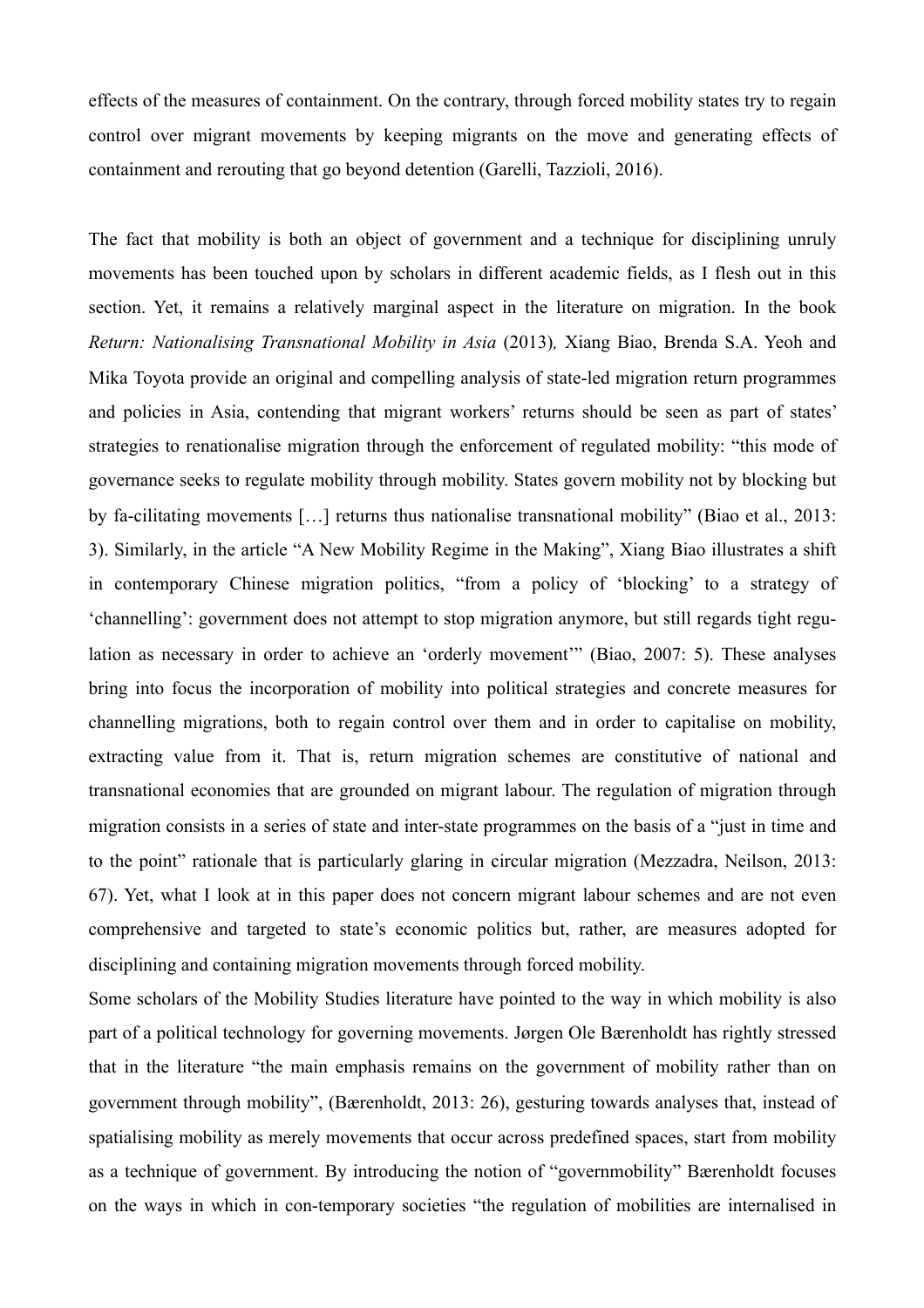people's mobile practices" including bodily, technological and institutional forms of selfgovernment, which are enacted relationally and embedded in systems" (Bærenholdt, 2013: 29). In this way, he turns the attention from the materiality of practices for disciplining "unruly" movements towards the modalities in which mobility as a technique of government has become part of rationales of self-government. From a similar perspective, Anne Jensen pushes us to "see mobility as part of governing logics" (Jensen, 2013: 262) while Ole B. Jensen and Tim Richardson take into account the structural role of mobility in the construction and functioning of the EU (Jensen, Richardson, 2004). The way in which Mobility Studies conceive of mobility as a technique of government is, however, from the point of view of how contemporary liberal societies necessitate mobility for regulating social and economic phenomena: mobility is assumed as a relatively homogenous practice, although people's access to mobility is subjected to processes of hierarchization and inequality.

What I am interested in here is, instead, to elaborate on how the presence and movements of some people are the object of measures of containment beyond detention: that is, how migrants' movements are diverted, decelerated and obstructed. In this case, what is enforced is not mobility as such – in the sense of the autonomy and the right to move: rather, mobility functions here as a form of containment, interrupting and disrupting migrants' geographies and autonomous movements. Scholars in the field of Mobility Studies actually tend to conceive mobility in terms of circulation, analysing how this latter is regulated, strengthened and managed, and conferring a positive meaning to mobility, conceived as the essence of freedom. But does circulation represent the appropriate *figure of mobility* in order to account for the geographies of those migrants who are not allowed to (smoothly) move? Ultimately, as Aradau and Blanke have stressed in their analysis of the economy of circulation, "if governmental analyses need to reintroduce sovereign and disciplinary power to account for the differentiation between good and bad circulation, the sociology of mobility similarly does not question mobility itself" (Aradau, Blanke, 2010: 46). In fact, the production of "abject subjects" (Nyers, 2003) who are forced to move outside the authorised channels of mobility constitutes the inherent correlate, although usually invisible, of circuits of free circulation. If we go back to Foucault's description of modern governmental rationale, which is predicated upon "the division between good and bad circulation" (Foucault, 2007: 18), two related questions can be raised: what about those individuals who are discarded as "bad circulation" and who are nevertheless governed through (forced) mobility – and not only through blockages and immobility? In the place of "bad circulation" should we rather speak of practices of mobility outside circuits of circulation?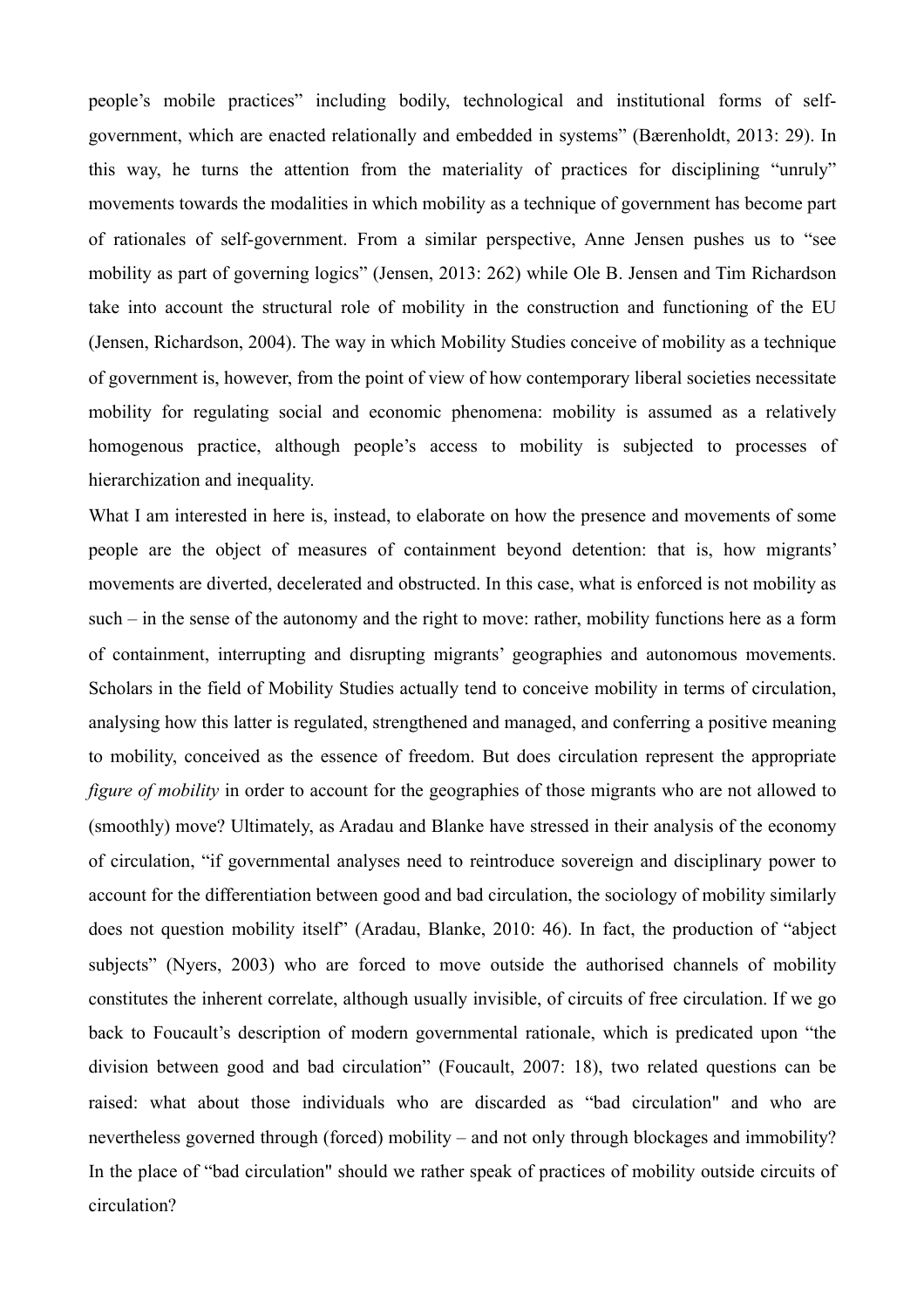In the field of carceral geography, the use of mobility as a strategy of government is tackled by bringing in the reality of forced movements; that is to say, these scholars highlight that (some) migrations are regulated through *forced* mobility – and not by enforcing and facilitating migration. This literature takes a distance from the above-mentioned works that deal with mobility in terms of (free) circulation: the forced transfers of migrants from one detention centre to the other are the main case in point analysed by these scholars (Conlon, Moran, Gill, 2013; Hiemstra, 2013; Loyd, Mountz, 2014; Martin, Mitchelsson, 2009). In particular, Nick Gill mobilises the notion of "governmental mobility" to illustrate the "governmental effect of the mobility of the asylum seekers" (Gill, 2009b: 187), referring to the forced transfers migrants are subjected to in the UK, when they are moved from one detention estate to another, with the result of preventing the consolidation of networks of support around them. Carceral geography literature equips us with appropriate analytical tools for elaborating on mobility as a measure for regaining control over autonomous migration movements. However, migrants' erratic geographies that I discuss in this paper are induced and forced by state authorities not only through official transfers from one detention center to another, but also in a more indirect and informal way. In migration geography, Jonathan Darling has pushed the debate further by speaking about the "UK asylum dispersal system" (Darling, 2016) highlighting that asylum seekers are scattered across the UK, being transferred by the authorities in small groups into hosting centres often located far from urban contexts. As I will show, migrants are moved not to detain them but to push them further away; or they are indirectly forced to move under their own means in order to dodge controls or escape deportations. To push this further, we should investigate whether forms of containment through mobility are put into place beyond the "carceral circuits" (Gill et al. 2017).

The fourth stream of literature that deals with mobility as a technology of government is closely connected with the migration context I focus on in this paper, that is, migrant movements across Europe. Works on the so called "Dublined migrants" highlight the erratic geographies that migrants are forced to undertake due to the spatial restrictions imposed on them by the Dublin Regulation. This literature brings attention to the fact that migrants are ultimately kept on the move and forced in a way to restart their journeys many times (Brekker, 2015; Fontanari, 2016; Schuster, 2011a, 2011b). In particular, they stress the hypermobility that the Dublin Regulation generates, giving rise to a population of "refugees in orbit" (Moreno-Lax, 2012). According to this scholarship, to be relevant is less the state of permanent and convoluted mobility that the Dublin Regulation generates on migrants' lives than to recognise that "disruptive practices such as expulsions and deportations produce existential conditions of precariousness, *restlessness* and *stuckness* at the same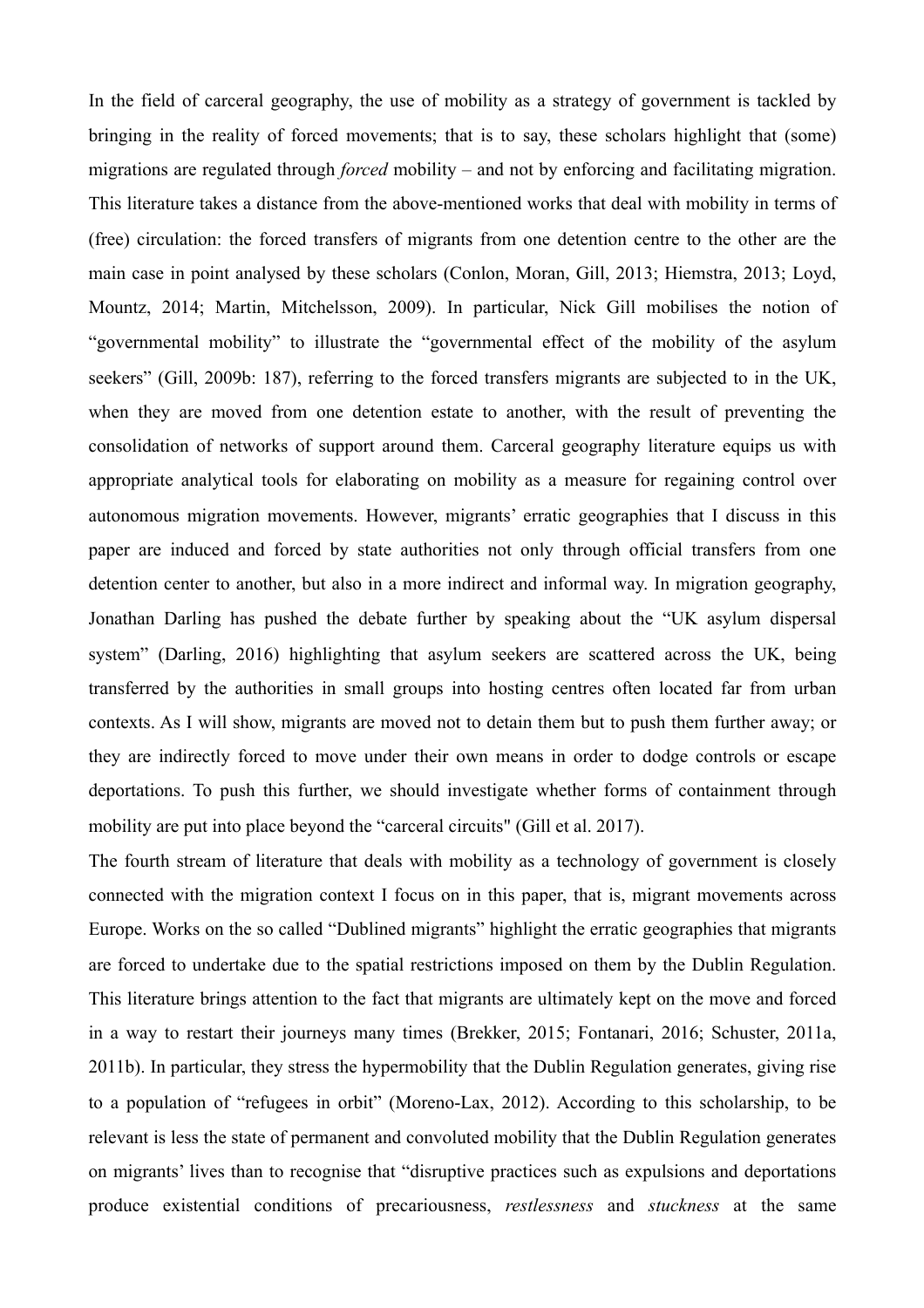time" (Picozza, 2017: 237).

 Schuster rightly gestures towards an analysis of the juridical conundrums and of the material hindrances that asylum seekers encounter because of to the Dublin Regulation and due to the strategies employed by states to reduce the number of asylum applicants (Schuster, 2011a). To be more precise, the relationship between juridical level and material obstacles is, far from being a linear one: the latter are in fact the outcome not only of law enforcement but also of a series of racialising mechanisms that change over time and established differences among migrants<sup>4</sup>. In this sense, as remarked by legal geography scholarship "the unfolding of spatialities" (Blomley et al. 2001: XVI) of control is substantially shaped by the legal boundaries set by national and European laws and, however, it is inflected also by the specific and uneven ways in which these latter are enacted.

Migrants subjected to the Dublin Regulation are de facto in a permanent state of transit even whilst they are physically blocked at the borders or juridically stranded. Building on these analyses, I want to expand here on what in these works remains undertheorized and seen as a mere consequence of measures of migration containment and control: forced mobility as a strategy of migration governmentality. Assuming this involves bringing attention to the effects of containment beyond physical confinement that are produced on migrants who are kept on the move. Furthermore, this paper does not focus specifically on migrants who are transferred under Dublin Regulation; rather, and more broadly, it takes into account the movements of illegalized migrants across Europe that are tackled by states as undisciplined mobilities and forms of "spatial disobedience" (Tazzioli, 2015). These forms of migration correspond to what the European Union defines as "secondary movements". This is a term that, however, I deliberately refuse to employ to address migrants' erratic geographies as an outcome of states' attempt to regulate and contain migration mobility through forced mobility. Indeed, the term "secondary movements" has a specific governmental genealogy and requires to be critically unpacked, in the light of the EU migration glossary at large. "Secondary movements" is a term used by the EU to designate the convoluted and erratic routes that migrants undertake across Europe as an outcome of push-backs at internal frontiers, spatial restrictions imposed by the Dublin Regulation and rejected asylum applications. The introduction of the term on an EU level reinforces the image of migrant linear routes, moving from one point to another, while those movements that do not respond to this geographical pace, are disqualified as "secondary" (Zimmerman, 2009). Yet, the widespread use of the term highlights the attempt by member states to regain control over autonomous migrants' geographies.

Nationality is for instance one of the main criteria through which states enact the Dublin Regulation in a differential 4 way.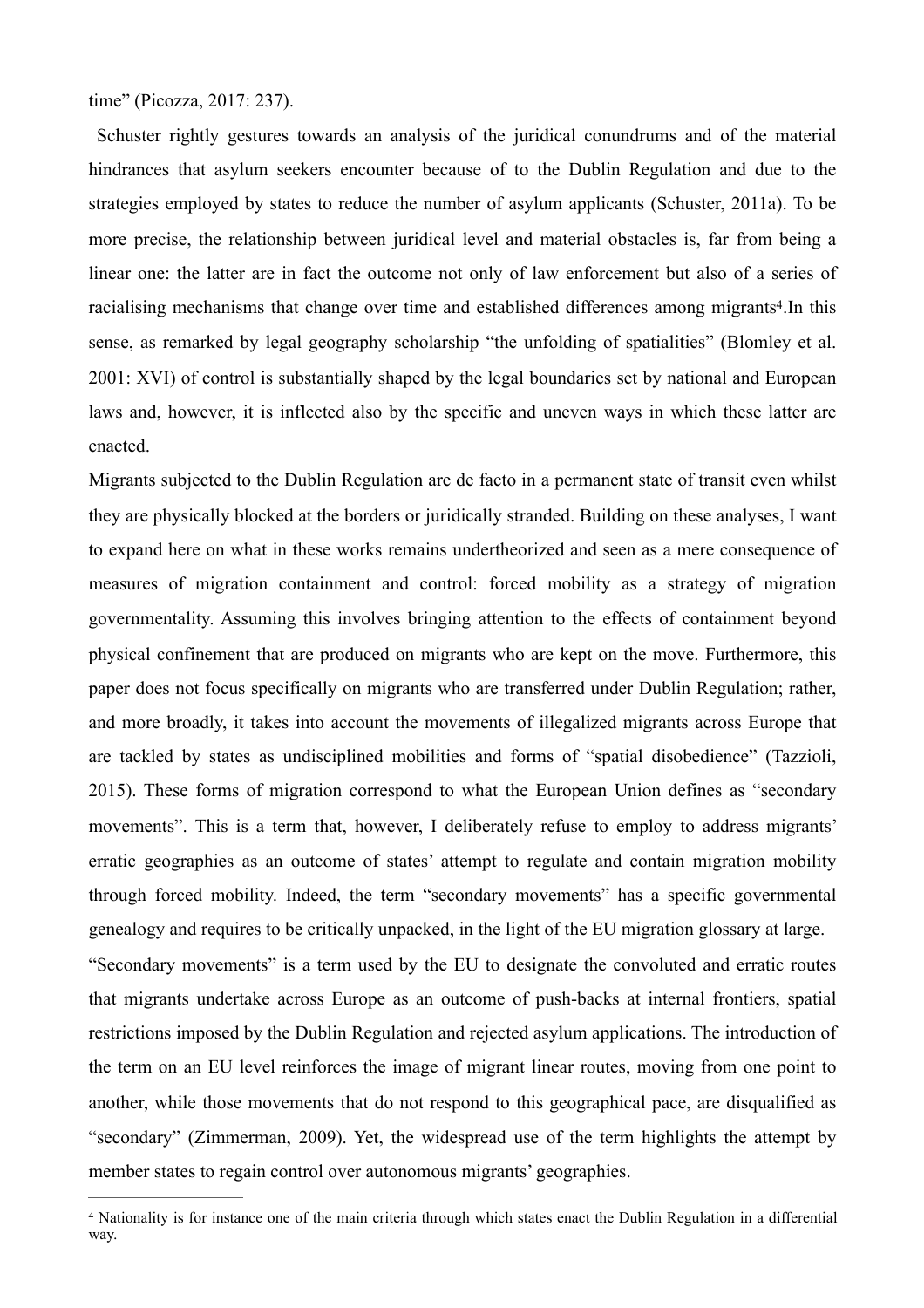Como and Ventimiglia, two Italian cities respectively located at the border with Switzerland and France, have become critical border-zones for migrants in transit. Ventimiglia is not a newly built frontier; in April 2011 France temporarily suspended the Schengen Treaty, obstructing entrance to French territory for Tunisian migrants who had arrived in Italy after the outbreak of the Tunisian revolution (Garelli, 2013). For Tunisians, Ventimiglia became a tough border on their way to France. However, Ventimiglia turned out to be a racialized intermittent frontier: in both 2011 and 2015 Schengen was in fact suspended only for third-country nationals and so identity checks were made by French authorities on the train connecting Milan to Marseille, essentially on the basis of people's skin colour. In contrast to Ventimiglia, the transformation of Como into a border zone is far more recent: as the activists of Como Senza Frontiere, a network supporting migrants in transit, point out: "despite its geographical location – being a frontier-post close to the Switzerland – Como had never been an effective border for migrants until summer 2016<sup>35</sup>. Indeed, migrants who wanted to move to Germany used to take the train in Milan and cross directly to Switzerland without stopping in Como. Yet, since Swiss authorities enforced border controls in late June 2016, Como has become a forced stopping point for migrants who then end up temporarily stranded in the city. The material and the information that I present in this section is the result of the fieldwork I conducted in Ventimiglia and in Como between August 2016 and January 2017. The fieldwork included participatory observation and semi-structured interviews with local authorities, NGOs (Doctors without Borders and Caritas), the Red Cross, the police, citizens supporting migrants near the Church of Ventimiglia, and interviews with Sudanese and Eritrean migrants in transit.

By bringing attention to the ways in which migrants have been forcibly moved or indirectly kept into movement by Italian authorities and bounced back by the Swiss and the French police what emerge are modes of *containment through (forced) mobility;* that is to say, border tactics that consist in regaining control over unruly movements, not by fully stopping migrants but, rather, by forcing them to follow erratic geographies and to bounce across borders. These border tactics are predicated upon a politics of dispersal of migrant multiplicities. Speaking about containment through mobility could appear to be an oxymoron: to what extent can migrants' presence and movements be contained through mobility? The notion of "containment" remains in fact fundamentally under-

 $\frac{5}{10}$  Interview with activists from the network Como senza Frontiere, January 5, 2016.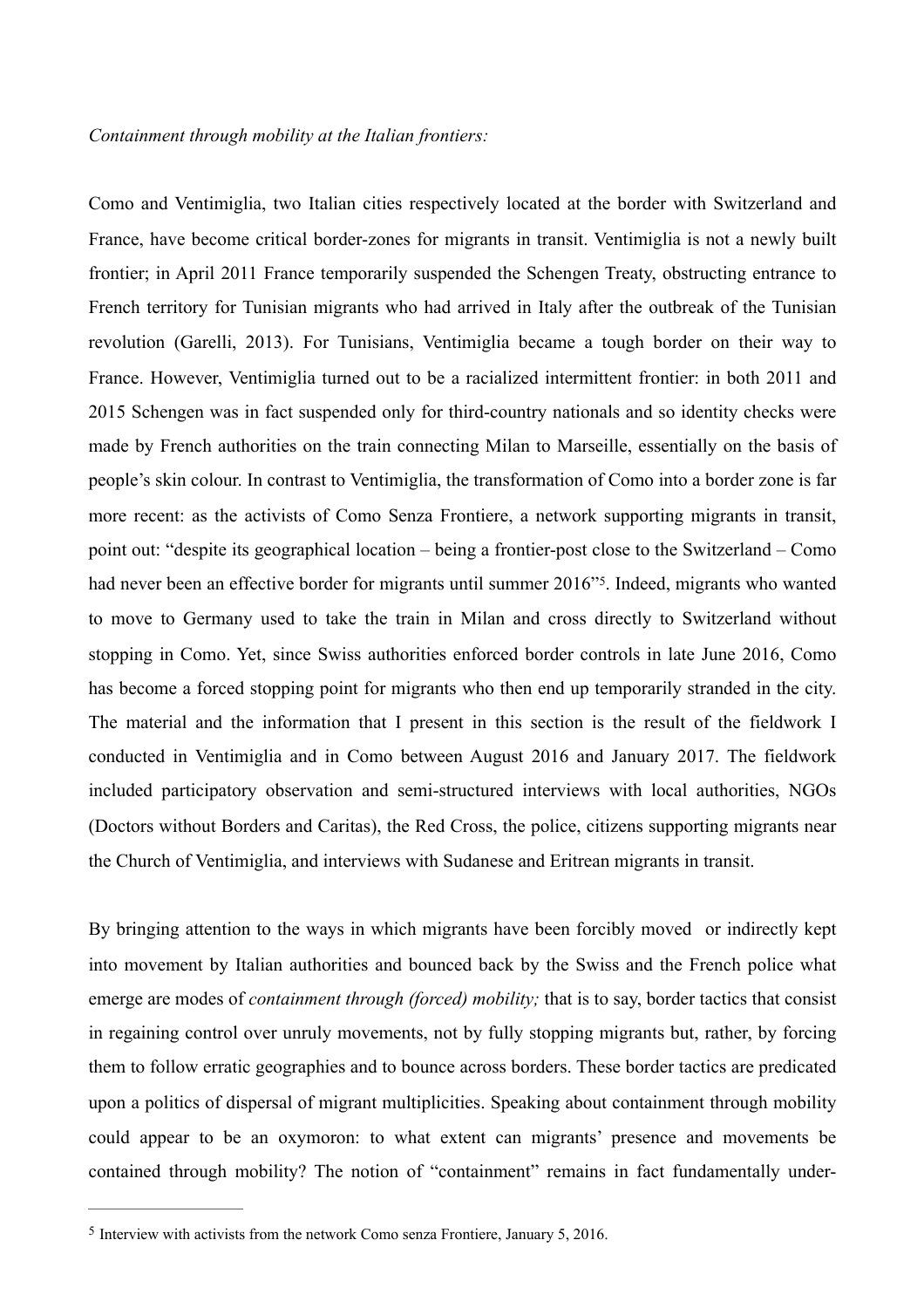theorised in the scholarship and tends to be equated with detention or confinement. Instead, I argue that there is the need to analytically distinguish containment from these related notions that convey a sense of distinction between a spatial inside and an outside. Although containment can consist in spatial segregation or in temporary detention, however it is not narrowed to spatial confinement and it can be defined, in a wider way, in terms of spatial restrictions imposed on the migrants that also generate temporal suspension. In fact, spatial restrictions do not necessarily involve immobility or strandedness; they can also consist in convoluted or repeated movements that migrants are forced to undertake, diverting from their established routes.

To put it differently, containment is actualized through a series of different strategies for limiting migrants' autonomous movements, not only by generating strandedness and immobility, but also by keeping migrants on the move. More than a policy of constant tracking and pervasive control, containment through forced mobility is in part the outcome of a triple governmental "retreat": *not seeing*, *not dealing with* and *not protecting* the migrants in transit. Therefore, *containment through mobility* refers to the obstructions, decelerations and restrictions generated on migrants' geographies, beyond detention and spatial confinement. As I explained in the introduction, containment is not narrowed to a physical dimension: it includes measures and policies that troubles and hinder migrants' movements and can also generates temporal suspension  $-$  e.g. the juridical limbo in which many migrants are and that generate strandedness and condition of indefinite wait. This latter should not be seen as a side-effect of spatial confinement. Indeed, building on Doreen Massey, who notably has insisted "on the inseparability of time and space" (Massey, 1992: 84) and on the temporal dimension as something that is constitutive of geography, I consider temporal suspension as one of the ways in which containment is enacted. More precisely, the EU border regime is not only formed by spatial restrictions but also by temporal borders, meaning by that deadlines that migrants are forced to comply with - for instance, in order to enter the channels of the asylum or to receive special protection etc. - as well as migrants' indefinite temporal suspension (Amilhat-Szary, Giraut, 2015; Tazzioli, 2018).

The invisibilisation of migrants who pass through these border-zones and who are 'bounced' many times from one side of the border to the other – being pushed back by the French and Swiss police – contrasts with a representation of the border spectacle that has been enacted by states and mobilized by scholars in the past for narrating the "crisis" and the "emergency" of migrants' presence. According to the Italian Red Cross, around 9000 migrants have transited through Ventimiglia since the opening of the transit camp in the town and about 3000 have passed through Como. Swiss authorities reported that 17,500 migrants were pushed back from Switzerland to Italy from June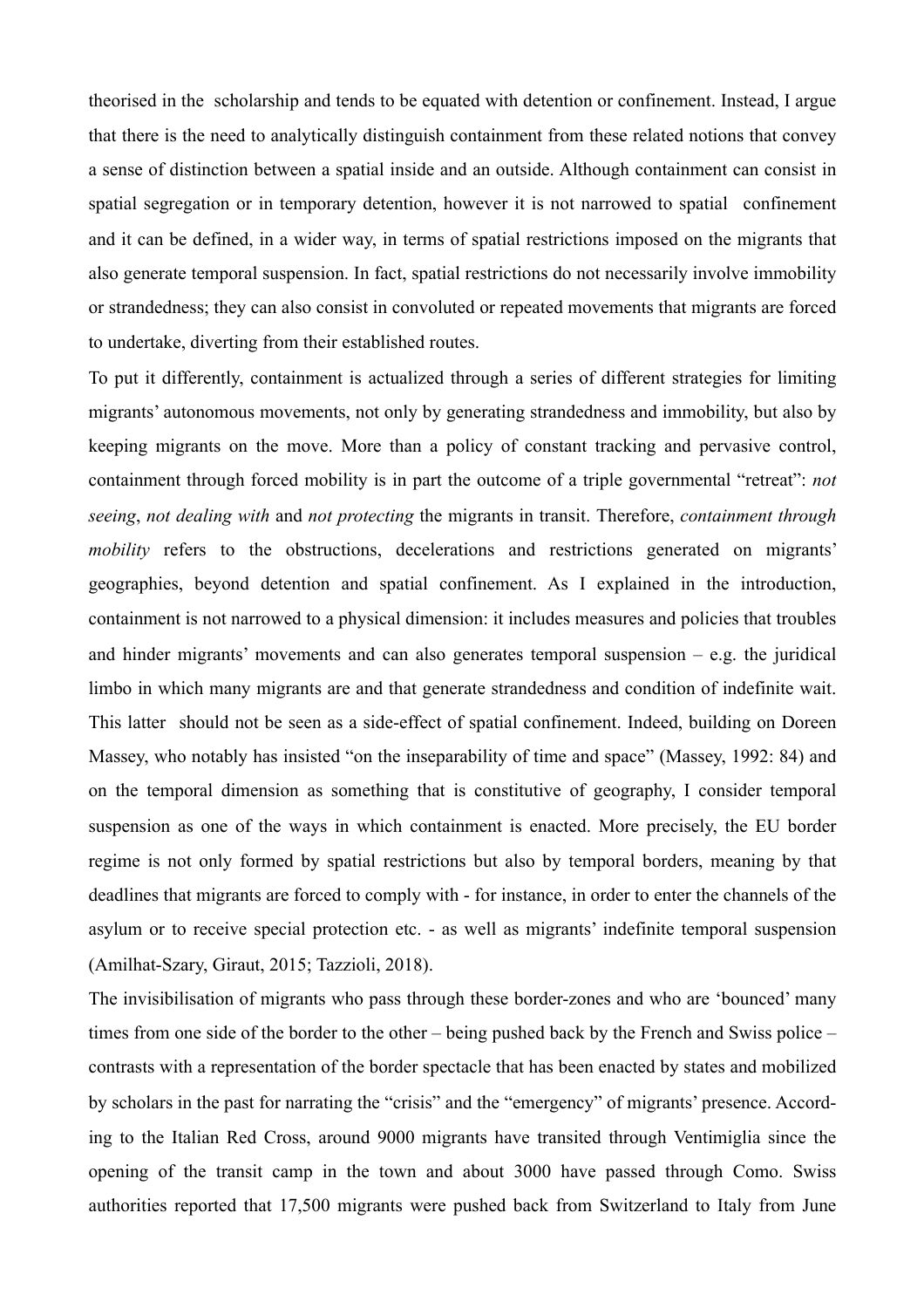2016 until the end of the year<sup>6</sup>. However, as Sander Rajan points out, official statistics lead to "certain forms of blindness as a part of the rationality of a certain mode of seeing and accounting for the population" (Rajan, 2006: 99). "Seeing like a state" conceals practices, such as the ones recounted to me by activists in Como in December 2016: migrants who are apprehended at the border at night are taken back by force to Italy and dropped in Como without notification of their expulsion.

On this point, it is worth highlighting the articulations and the discrepancies between legal and formal regulations on the one hand, and informal police measures on the other. As Cetta Mainwaring and Margaret Walton-Roberts have remarked, while migration scholarship "has tended to focus on formal laws as enacted by the sovereign states", there is a need to shift the attention to "the geopolitical margins of the state" (Mainwaring, Walton-Roberts, 2018: 2); and, in parallel to this, I suggest, we should reorient the analysis towards the margins of the formal law and jurisdiction, in order to investigate how administrative measures and local decrees are impact on migrant's lives and movements. If we consider the spatial strategies enforced by the police at the Italian-French border and at the Italian-Swiss one, these should be read as frantic attempts on the part of the states to regain control over migration movements, more than as a planned strategy of migration management. Thus, in order to grasp the spaces of control that are opened up by using mobility as a technology of government, we need to shift the attention from the official legal channels of asylum and migration policies towards administrative measures that determine migrants' convoluted geographies. In this regard, Tugba Basaran has compellingly noticed that, "the undefined multiplication of border zones" does actually take place "by administrative regulation" (Basaran, 2008: 346). However, in this case the spaces of control are not narrowed to delimited border zones; in fact, they exceed territorially bounded places and include migrants' forced displacements as well. Measures for dispersing migrants and keep them on the move do not involve constant monitoring nor they can be analysed in terms of direct surveillance. Far from being constantly tracked, migrants are governed through invisibilisation, and their movements are restricted through material obstacles and also through tactics of deterrence or by preventing them from settling in a given place. July 2016, Ventimiglia: the first forced transfers by bus of migrants from the French-Italian border to the hotspot in Taranto, 1200 km from Ventimiglia, took place. In September these internal deportations became a weekly routine, and the same measure was extended to Como: migrants who have been pushed back from France and Switzerland are then taken by the Italian police to the South of Italy, with the final goal not of hindering their further

 $6$  Data given by the Red Cross of Como, January 2017.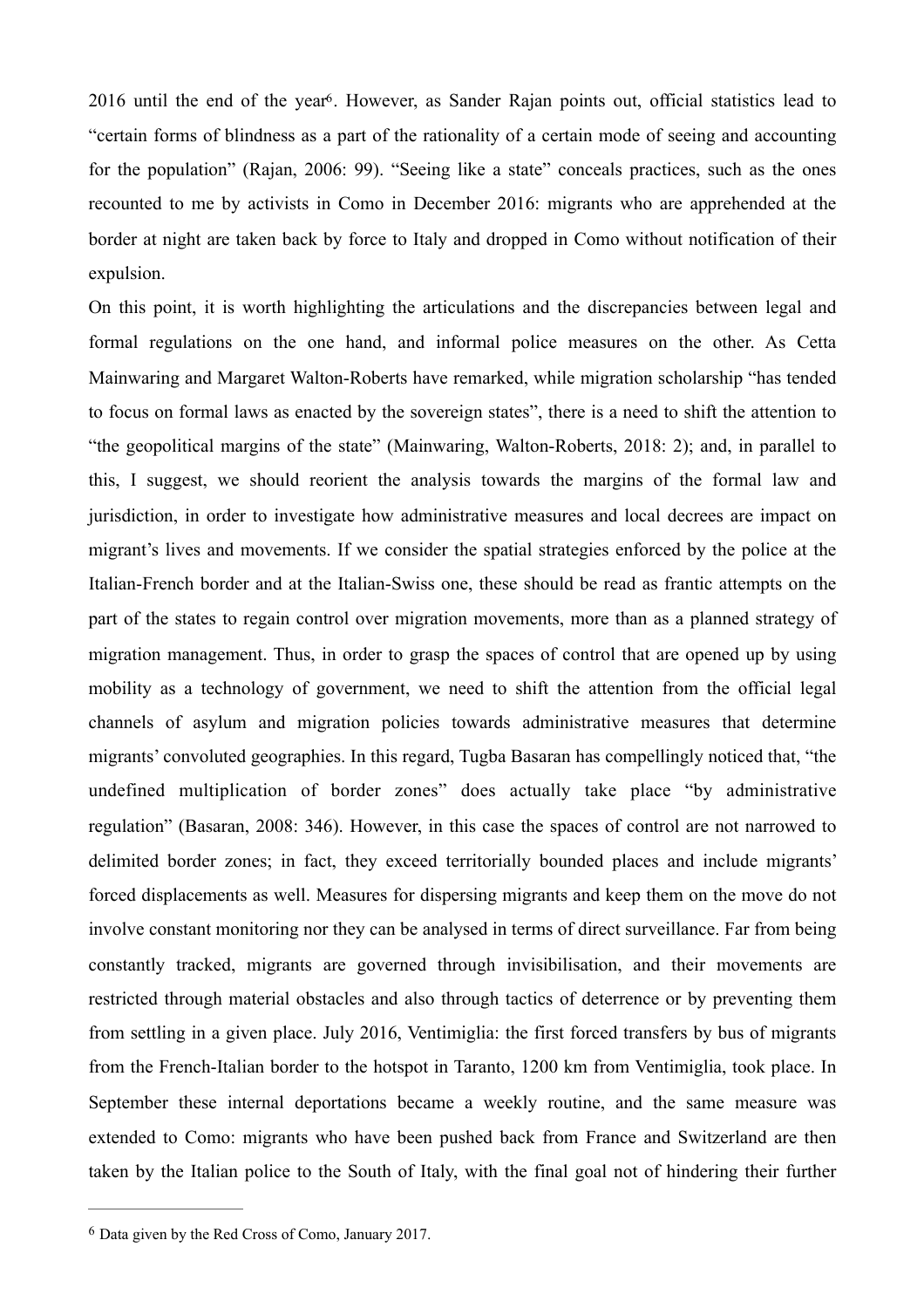movement but of lengthening and diverting their journeys<sup>7</sup>. Migrants are not kept in detention. After being fingerprinted and identified again, they are released: both the humanitarian and the security 'hold' over migrant lives is withdrawn. Although many of the pushed back migrants return to Ventimiglia and Como in a matter of days, it is possible to understand their forced ongoing movement as a form of containment. Extenuating migrants by moving them across or forcing them to move away is at the same time a strategy of deterrence and a way to empty critical border zones and divide migrant multiplicities: "we cannot leave any group of migrants to assemble here, we must lighten and empty the frontier"8, the Director of the Italian Police, Franco Gabrielli, declared significantly. This illustrates that the interventions conducted in informal encampments and hotspotlike spaces are not about control in terms of surveillance, nor about detention. Rather, they consist in scattering migrants across spaces, generating containment through forced mobility and removing "dangerous" migrants from the others: together with the migrants "bounced back" at the border, those who take part to visible protests are removed from the cities that have become frontiers. Thus, the government *of* mobility as a government *through* (forced) mobility brings to the fore the effects of containment generated beyond constant surveillance and physical detention. The forced internal transfers to the South of Italy and the consequent lengthening and rerouting of migrants' journeys show the effects of containment generated on migrants' movements and lives through forced mobility*.*

Containment entails a certain degree of constriction, that is of forced mobility, which is well illustrated in the context of internal transfers from Como and Ventimiglia. Push-backs, internal deportations, decrees of expulsion but also migrants who are forced to reroute their journeys or to escape a place, due to rising controls: all these mobilities generate effects of containment of migrants' geographies that do not necessarily involve detention and that are predicated upon a certain constrictive dimension. On both sides of the French-Italian border, national authorities prevent any possible formation of collectives, dividing and scattering migrant multiplicities. This strategy of dispersal – which consists in scattering and dividing migrant groups across space – is combined with exclusionary criteria of access to both the camps and the asylum procedure. The institutional channels of asylum are at the same time spatial traps for many migrants – demanding protection entails leaving one's own digital trace and involves a sort of "geographical

<sup>&</sup>lt;sup>7</sup>https://www.ilsalto.net/migranti-ventimiglia-stamp/: https://openmigration.org/analisi/como-continua-il-gioco-dellocasulla-pelle-dei-migranti/

http://www.sanremonews.it/2016/08/08/leggi-notizia/argomenti/cronaca/articolo/ ventimiglia-emer-genza-migranti-il-capo-della-polizia-franco-gabrielli-assicura-gia-pianificateo.html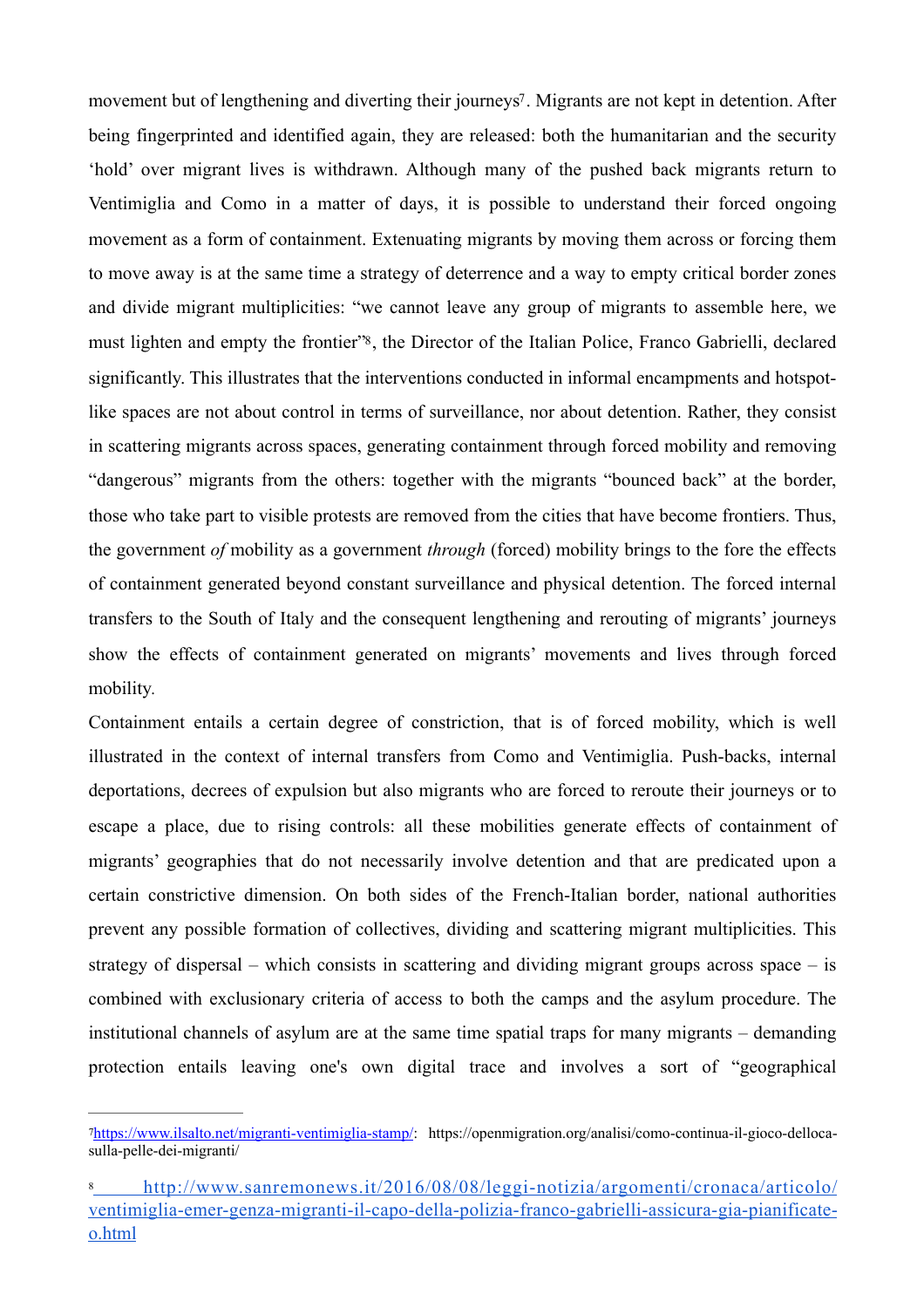fixation" (Foucault, 2016: 23) – and what states try to restrict access to, preventively hampering some migrants from laying the asylum claim.

*The politics of migrant dispersal in France:* 

The current French migration context represents an advantageous viewpoint for grasping the government of migrant mobility *through* mobility and how this affects migrants' lives and journeys. This is in part due to the geographical position of France, which is not a first country of arrival. For many migrants France is a country of transit that, however, turns out to be a twofold spatial trap. Indeed, for some migrants it is a space where they remain stranded and where they end up in claiming asylum because they do not manage to go to the UK, while for others it is a place from which they are returned by force to other European states, as "Dubliners", or to their country of origin. In particular, the government of mobility through (forced) mobility can be closely analysed here by following the strategies of migrant dispersal across space put into place by French authorities. By speaking of politics of dispersal I refer to a series of measures of deterrence and internal transfer through which migrant multiplicities are divided and scattered across the territory<sup>9</sup>. My take on the politics of dispersal resonates with the work done by Jonathan Darling about the "(en)forced immobility of asylum seekers through dispersal" (Darling, 2016b: 230) in the UK. Research on the politics of refugee dispersal has been conducted also from the standpoint of the deprivation and mistrust that it generates on asylum seekers (Hynes, 2009). Yet, I analyse this not through the lens of the privatisation of migrant reception centres, nor by looking at the production of social exclusion, but as part of a political strategy to divide migrant multiplicities in order to prevent the formation of collective subjects. Dispersal, I suggest, is one of the ways in which the governing of migrant mobility through mobility is effectively enacted, with a twofold purpose: disciplining migrants individually - discouraging them to come back - and, at the same time, dividing and neutralising temporary migrant multiplicities (Tazzioli, 2016). Importantly. bringing attention to the politics of dispersal entails considering both direct and indirect modes of forced displacement. Direct modes of forced mobility consist in the ways in which migrants "are moved" (Biao, Lindquist, 2014: 131) by national authorities – e.g. forced internal transfers – while by indirect modes of forced mobility I mean migrants ending up undertaking erratic geographies –

Through the expression "migrants multiplicities" I build refer to the presence of temporary and heterogenous groups of 9 migrants, who assemble at border-zones or in the cities and that are usually divided, selected and scattered across space, as they represent potential collective political subjects.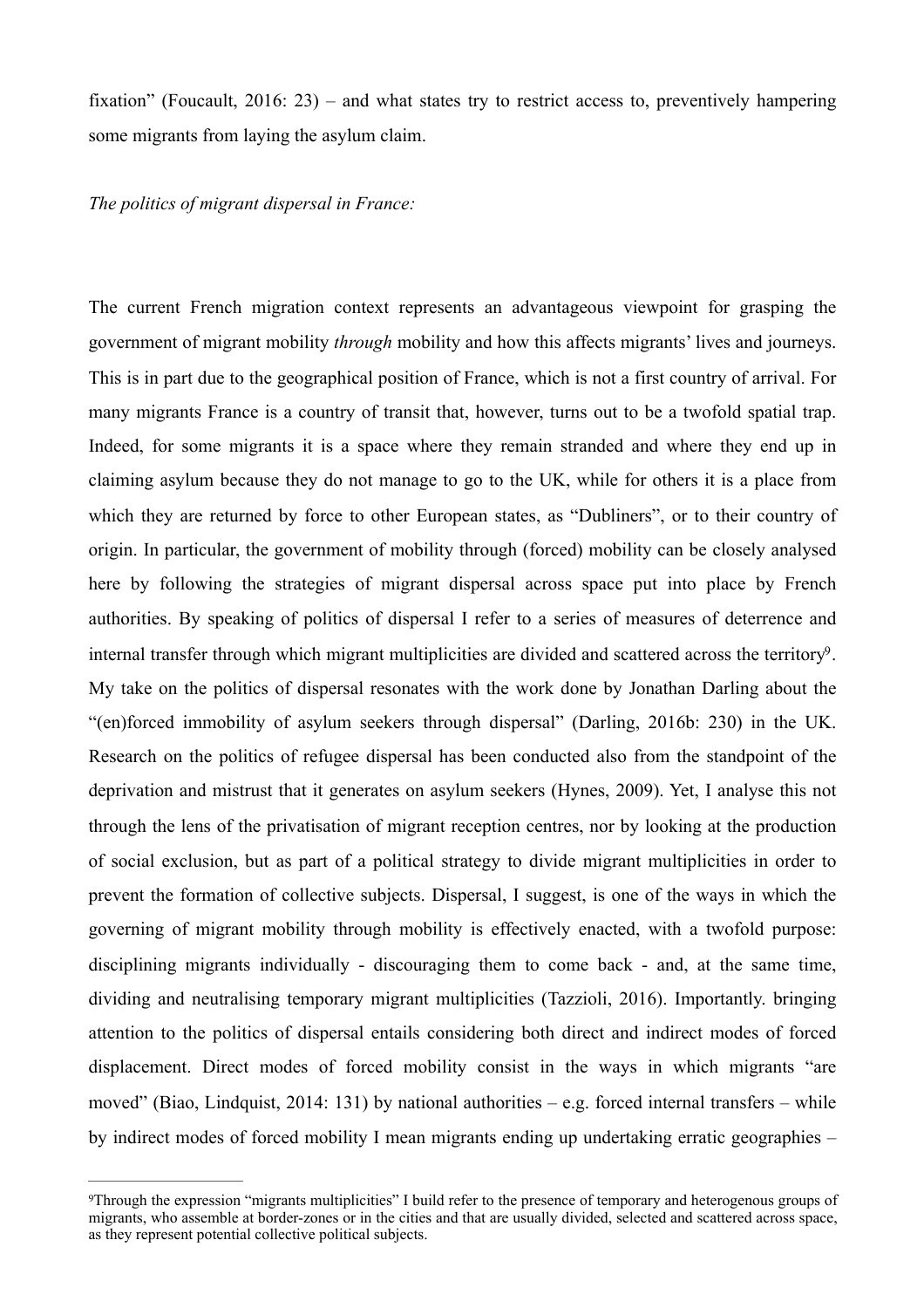in order avoid to be returned on the basis of the Dublin Regulation. The strategy of spatial dispersal should be seen in the light of a "hold" over migrant lives that addresses and affects migrants both individually and as part of temporary multiplicities: individual migrants' geographies are subjected to temporal interruption, blockages and diversions; at the same time, the same strategies of dispersal prevent and neutralize the transformation of migrant multiplicities into political subjects.

In this way, migrants are not only kept on the move and forced to partly restart their journey, they are also invisibilized, both individually and as part of temporary groups. Yet, what characterizes the politics of migrant dispersal in France is not exclusively the spatial scattering and the division of migrant multiplicities, nor the effect of hypermobility that this generates on migrants, but the *traps of humanitarianism* through which these measures have been enacted in France between 2015 and 2016. Traps of humanitarianism refer to the ways in which humanitarian discourses and interventions are mobilized to convince migrants to move from Calais or from Paris – which are considered by French authorities the most critical migration sites – to hosting centres, located in the countryside or in remote places, from where they are deported. Migrants have in fact been cheated by French authorities, who encouraged them to move to those centres with the promise of not being transferred back to other member states and not being allowed to claim asylum<sup>10</sup>.

October 2015, Calais: French authorities start a series of migrant raids and arrests in Calais and in the so called "jungle" – a migrant camp – which was located about three kilometres away from the city centres. These raids were made with the purpose of "emptying Calais"11 in the face of the increasing number of migrants stranded there, and initially migrants were taken by force in small groups to detention centres located across France. At that time, I was based in Marseille, where some of the migrants arrested in Calais were transferred and put into the detention centre of *LeCanet12*, situated in a peripheral neighbourhood of the city. In this case, internal transfers from the North to the South could appear as modes of containment through detention, insofar as migrants were put in detention. Yet, building on a literature that in the face of migrant deportations we should investigate what happens after the spectacular and violent act of removal (De Genova, 2018; Khosravi, 2016), even in the case of forced internal transfers it is fundamental to gesture towards a an analysis *of the "afterwards"* of detention and control, meaning by that an investigation that moves

<sup>&</sup>lt;sup>10</sup>Since the majority of the migrants who entered France "illegally" had been fingerprinted for the first time in Italy or in other EU member states, and so on the basis of the Dublin Regulation they can be returned to these countries.

 $11$ This is the expression used by the former French Ministry of the Interior Bernard Cazeneuve.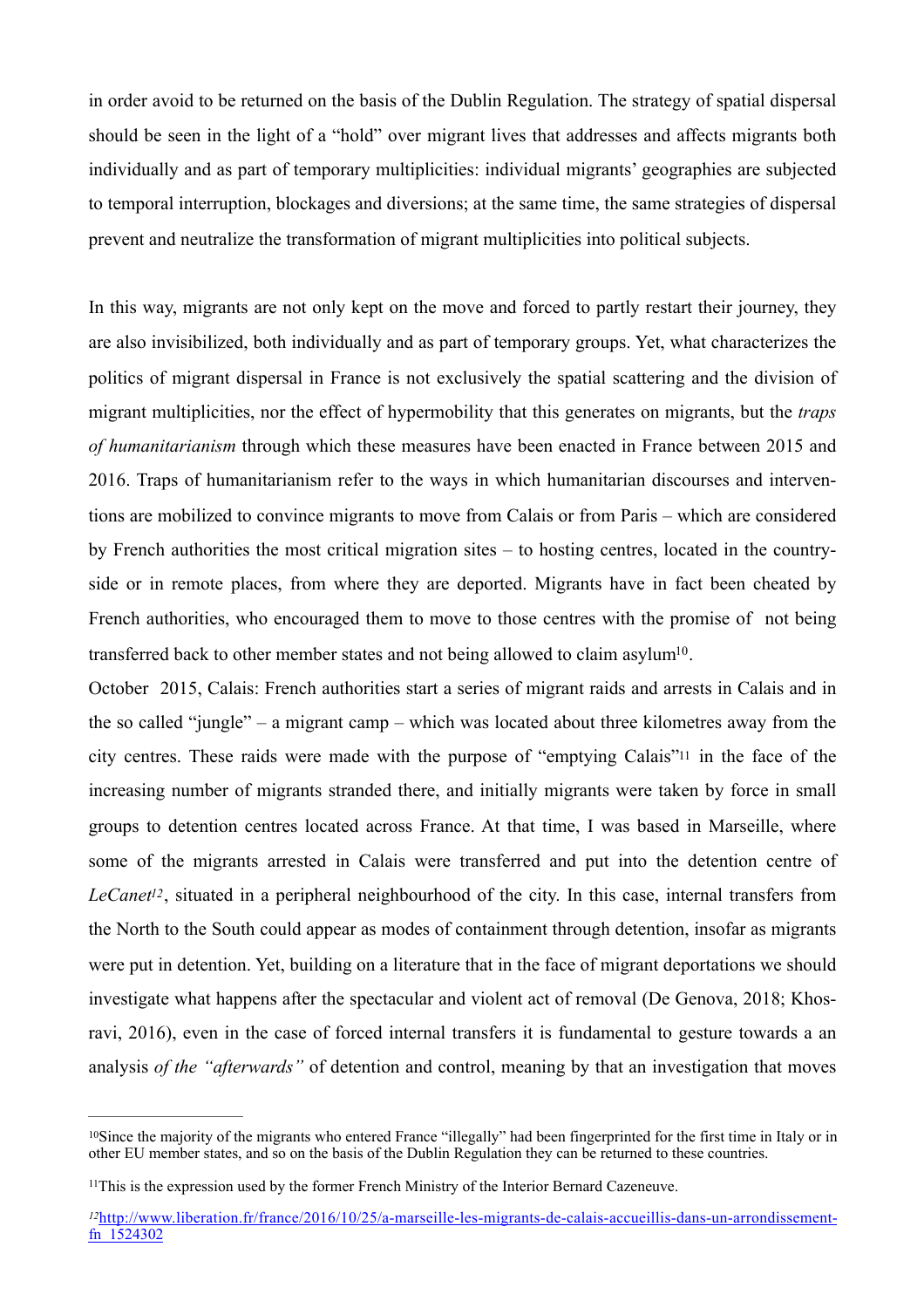away from the punctual and visible moment of migrants put in detention. Indeed, after no more than five days, migrants taken to *LeCanet* were usually re-leased and "dropped" out of the gate of the detention center. Migrants had to find their own way to the main rail station of Marseille St-Charles, and from there they took the train to go back to Paris in order then to reach Calais again. At the rail station, migrants were unofficially allowed to board TGV train, and for a limited period of time the French rail company SNCF gave the migrants free tickets to Paris. Some migrants undertook that counter-route from Calais to Marseille on buses rented by the French authorities and then came back to the jungle of Calais, under their own means, two or three times in the span of two months.

Thus, similarly to the migrants dropped out in the countryside of Taranto after being taken there from Ventimiglia and Como, the purpose and the outcome of mi-grants' forced transfers in France was not at all detention as such. Rather, *being moved back* – through channels of internal forced transfers – to the South of France, migrants were de facto forced *to move around*, that is to enact erratic geographies across the country. Migrants' exhaustive repeated journeys produced a mixed effect of deterrence and obstruction of their geographies. Measures of containment through mobility disrupted and interrupted migrants' movements across Europe but also troubled their spatial presence and their permanence: thus, migrants are hampered not only from moving but also from staying. In fact, the politics of dispersal, characterized by modes of government of mobility through forced mobility, impacted on individual migrant lives, producing effect of deterrence and disrupting their geographies and, at the same time, generating a twofold temporary invisibility. First, through tactics of dispersal, migrants are *spatially invisiblized* being moved away from the Calais "border spectacle" (De Genova, 2013). Second, and connected to the former point, migrants are politically invisibilized as one of the main targets of tactics of dispersal consists in dividing and partitioning migrant multiplicities as potential collective subjects.

After the first series of arrests, in November 2015 French authorities changed their strategy to temporarily "emptying" Calais and Paris: instead of being transferred by force to detention centres, migrants in Calais and in Paris had been approached by local Prefectures and humanitarian organisations, such as *France Terre d'Asile,* who encouraged them to move to "*Centres de répit*" – literally, "centres of rest" – a new nomenclature introduced by France in October 2015 to designate hosting centres for asylum seekers. Nevertheless, whilst migrants were convinced to go there with the promise of receiving assistance and protection, actually a few of them, after arriving in the "*centres de répit*", were in fact returned by force to Italy under the Dublin Regulation.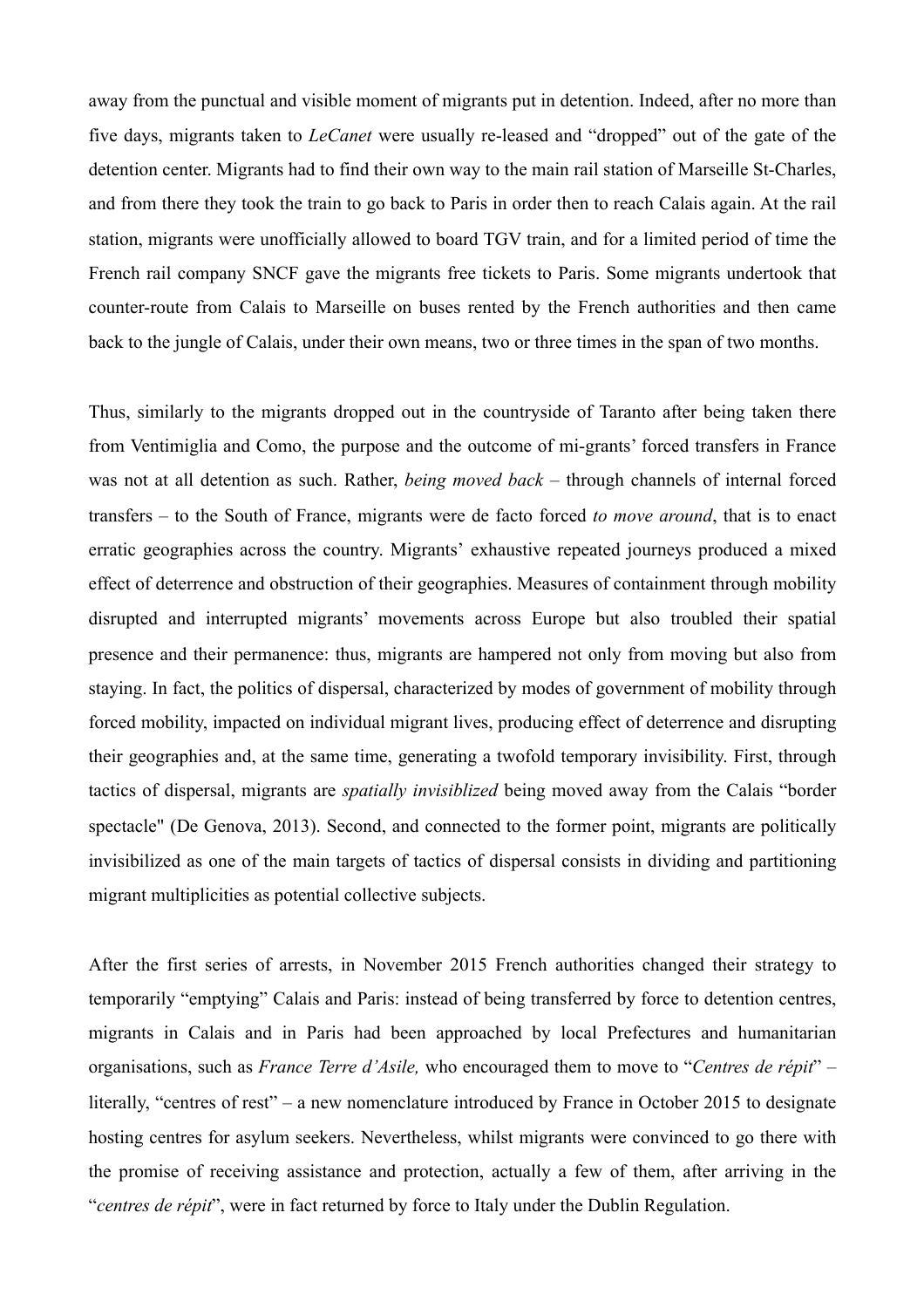"*Mise à l'abri*" – literally, giving a shelter – is the French expression used in official discourses and institutional documents to justify the eviction of temporary migrant encampments – namely, selforganised spaces of refuge and transit, in particular inside the city of Paris – such as the occupation of the square at LaChapelle, the self-organised tent camps near the metro of Stalingrad and the metro Jaures. Thus, migrants' displacement was not only the result of forced internal transfers but also of the promises of asylum. At the end of November 2015, French authorities estimated that out of the 6000 migrants based at that time in the jungle of Calais, around 2000 had been moved to hosting centres and detention centres across France<sup>13</sup>.

 The nexus between *humanitarianism* and *mobility* (as a technology of government) emerges at the core of modes of containment through displacement. The strategy of migrant dispersal and the captures of humanitarianism were also decisively enacted during the massive eviction of the Jungle of Calais, which took place in October 2016. The eviction was presented in the media as a mix of police, security and humanitarian interventions: migrants were ordered to leave the jungle and the police entering the camp starting to remove the tents. After being identified by the police with the support of humanitarian actors, migrants were divided in groups and transferred by bus to hosting centres across France, previously "*Centres de répit*" which had by then been renamed "*Centres d'Accueil et Orientation*" (CAO) – "Centres of hosting and orientation"<sup>14</sup>. After few days, the eviction of the jungle was declared completed by the authorities, after the migrants who had been the most reluctant to move away were convinced by the French Minister of the Interior Bernard Cazeneuve that they would be allowed to claim asylum, even if their fingerprints had already been stored in EURODAC by Italy, thus making an exception to the Dublin Regulation: "no Dublinage<sup>"15</sup> for the migrants in Calais. In fact, CAOs turned out to be humanitarian traps for the migrants who consented to be moved there: upon arrival on the CAO, about 43% were considered by the local Prefectures to be people subject to the Dublin Regulation16, and that they therefore needed to be returned to the first EU country of entry reaching a peak of 75% among migrants coming from the jungle of Calais. Thus, many escaped the CAO after few days and before officially laying their asylum claim. More than fixing migrants to a place or detaining them indefinitely, both

 $13$ In 2015 the number of the migrants in the jungle of Calais raised from 2000 to about 7000. However, it is remarkable that, actually, there are no exact statistics but only estimations of the migrant population in Calais.

 $14$ This is the denomination given by the French Home Office: https://www.gisti.org/IMG/pdf/min\_int\_logement\_2016-07\_charte\_fonctionnement\_cao.pdf.

http://www.ouest-france.fr/monde/migrants/calais-cazeneuve-donne-des-garanties-sur-l-avenir-desmigrants-4586411

http://www.lacimade.org/dublin-vers-un-durcissement/ . However, then only the 24% of the asylum applicants 16 in France have been effectively put in the Dublin procedure in 2016.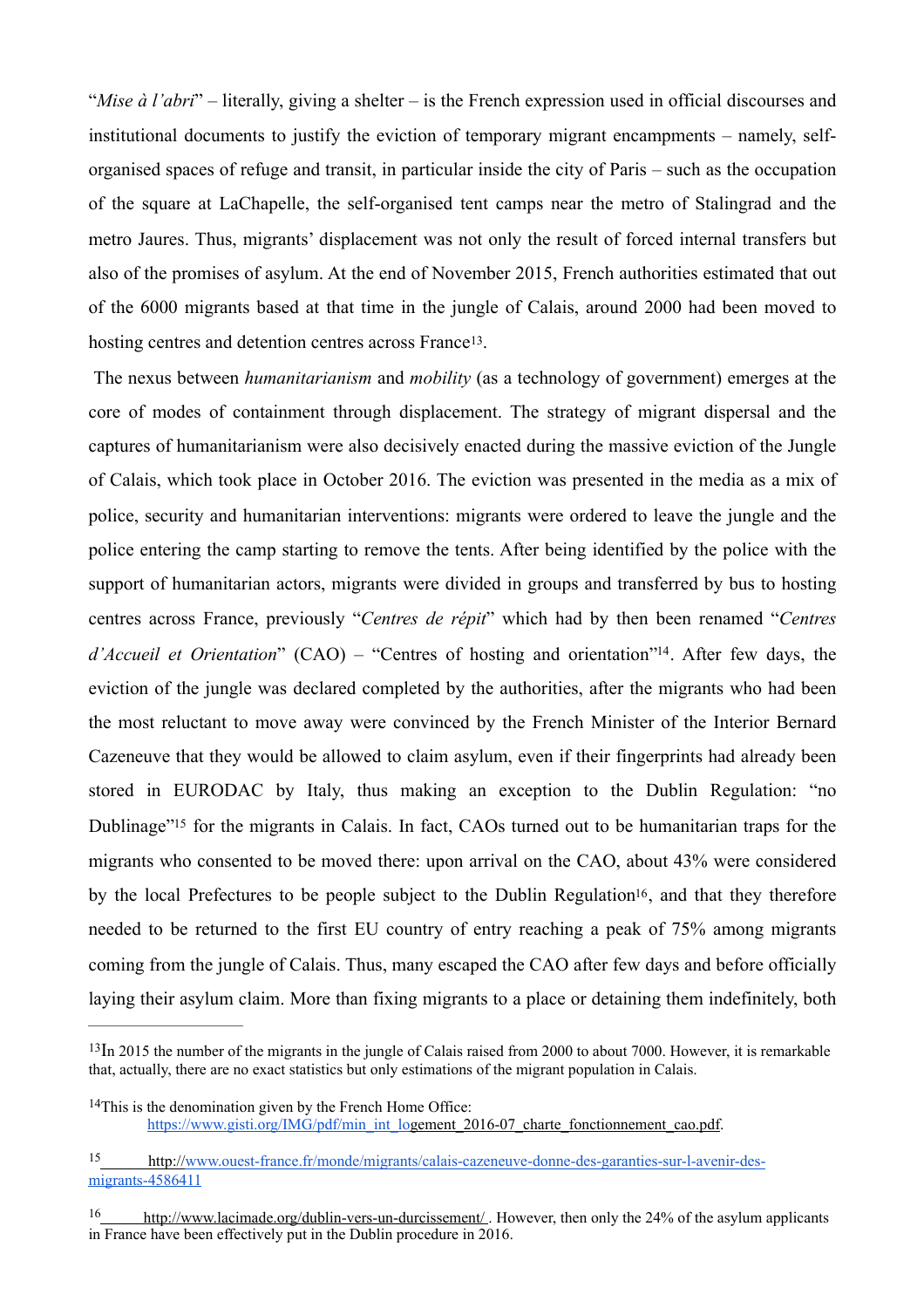forced and "voluntary" transfers of migrants from Calais and Paris to reception centres and then to the  $CAOs<sup>17</sup>$  boosted a generalized (forced) mobility and multiplied migrants' erratic geographies across France, as well as towards other member states like Belgium. Marseille, March 2017: in the peripheral thirteenth *arrondissement* of the city, the named "Vento Mai", in a building close to a residential area which is about forty minutes away from the city centre by public transport. That is, given the remote location of the CAO, migrants are kept out of sight by French authorities, and they are subjected to government through "opacity" (Pinelli, 2017). In this case, opacity does not refer to the invisibilization of migrants nor to the partial invisibility of forced transfers per se, but to a sort of legal and procedural confusion through which migrants are often managed. 47 migrants were hosted there, among which three had been transferred from Paris in November 2016, while all had been taken there from Calais by bus, a few days after the eviction of the "jungle". "When the first group of migrants arrived from Calais in October, after the first night three of them escaped", the manager of the CAO explained to me; indeed, none of them wanted to claim asylum in France, in particular because they did not believe the promise made by the government – that nobody would be taken back to Italy on the basis of the Dublin Regulation. They knew that it could be a trap"<sup>18</sup>.

Hence, a focus on the French context enables us to see that the government of migrant movements through forced mobility and by dispersing migrants across space, generates containment, meaning substantial disruptions of autonomous migrant movements and of the possibility to stay in a place. Thus, firstly, the taking away of terrain from migrants subtraction and the obstruction of autonomous geographies are two simultaneous and mutually related effects of the measures of containment through mobility. Secondly, the politics of dispersal that is visibly at stake in France shows that modes of containment through mobility do not only target migrants on an individual basis but also as part of multiplicities. To put it better, the government of mobility through (forced) mobility does not affect only individual migrants, whose routes are diverted and disrupted, but also migrants as part of multiplicities, insofar as they appear as potential collective political subjects. *Conclusion:*

*"*This is my fourth return to Ventimiglia, in fact I was taken to Taranto by bus twice in November, after being pushed back by the French police at the border, and then again two times this month.

<sup>&</sup>lt;sup>17</sup>There are no statistics about the presences of migrants in these spaces of transit and of temporary refuge, as migrants constantly move, and can return in those places more than once, as a result of the forced displacements and of migrants' erratic geographies.

<sup>&</sup>lt;sup>18</sup> Interview with the manager of the CAO "Vento Mai", Marseille, 24 March 2017.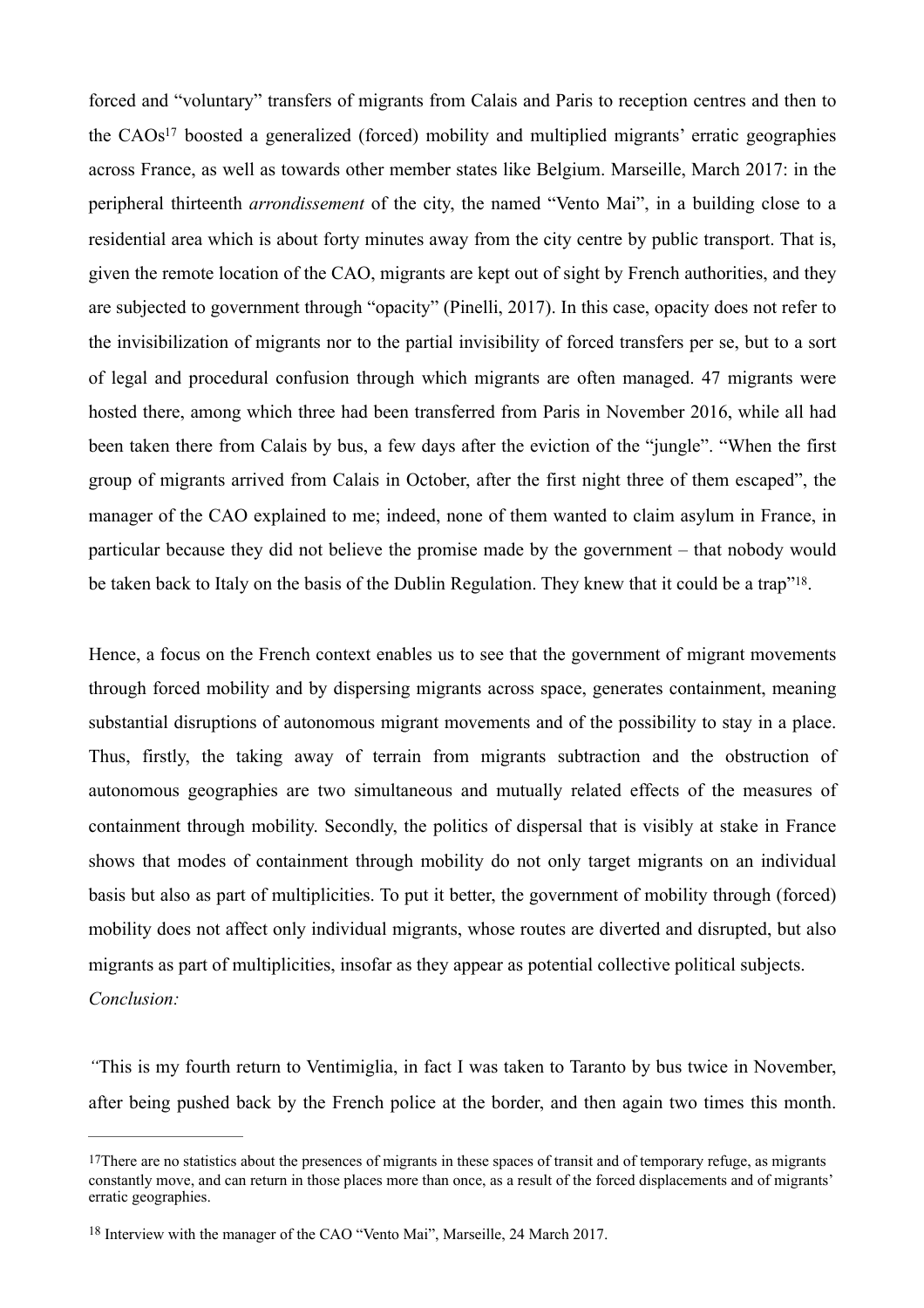The last one I didn't even manage to cross the border; the Italian police arrested me while I was hanging around, together with other mates, near the rail station of Ventimiglia. I know about people who went up to ten times, back and forth from Ventimiglia to Taranto; every time is the same, we are taken there by bus, it takes one day to go there, and then we have to find the money to come here, under our own means, by train"<sup>19</sup>. The direct testimonies of the migrants who have undertaken the same route from Taranto to Ventimiglia after being taken there by force, have enabled NGOs and human rights organizations to reconstruct the functioning of the relatively invisible channels of forced transfers across Italy20. The story that I reported above of the repeated forced movements faced by M., a 26-year-old man from Sudan, tells us that the strategy of deterrence employed by states to discourage migrants from continuing their journeys, often generates a condition of forced and convoluted hyper-mobility. In fact, the government of migrant mobility through mobility is predicated upon measures of containment that do not consist (only) in producing conditions of immobility and strandedness, nor in migrants' decision to give up: indeed, migrants' unruly movements are contained insofar as they are disrupted, decelerated and diverted.

T**h**rough this insight into the ways in which migrants are kept on the move or forced to undertake erratic geographies at the internal frontiers of Europe, this paper has pointed to the need of disjoining mobility and freedom, investigating how mobility is not only an object and a target of governmentality but also a political technology for regaining control over unruly and unauthorised migrants. In other words, the fact that migrants are not only governed through blockages and detention but also by keeping them on the move, entails challenging liberal understandings of mobility - which equate mobility with freedom - as well as analyses that oppose free mobility and forced mobility. In fact, as the above-mentioned migration contexts show, it is not a question of forced mobility in the sense of being transferred by force nor of being in a condition in which flight is the only solution**.** Rather, if in some cases mobility as a technique of governmentality consists in forced transfers made by the authorities, in many others it is about extenuating migrants - by making some spaces unliveable for them, by forcing them, also in an indirect way, to divert their routes or to do the same journey multiple times. This involves moving beyond the opposition between immobility and mobility, exploring instead how these two are differently and strategically played by migrants and by state authorities.

<sup>19</sup>Interview with a Sudanese migrant outside the church of Ventimiglia, December 27, 2016.

 $^{20}$ In 2016, about 123 000 migrants have claimed asylum in Italy, while the total number of asylum applicants in 2015 was of 82 000 and 63 000 in 2014. If we confront the number of asylum applications in 2016 and in 2015 with migrant arrivals (153 000 in 2015 and 173 000 in 2016), there has been an increased of more than 20 000 asylum claims between 2015 and 2016. The number of asylum seekers who have been denied of protection has increased, from 58% to 65%.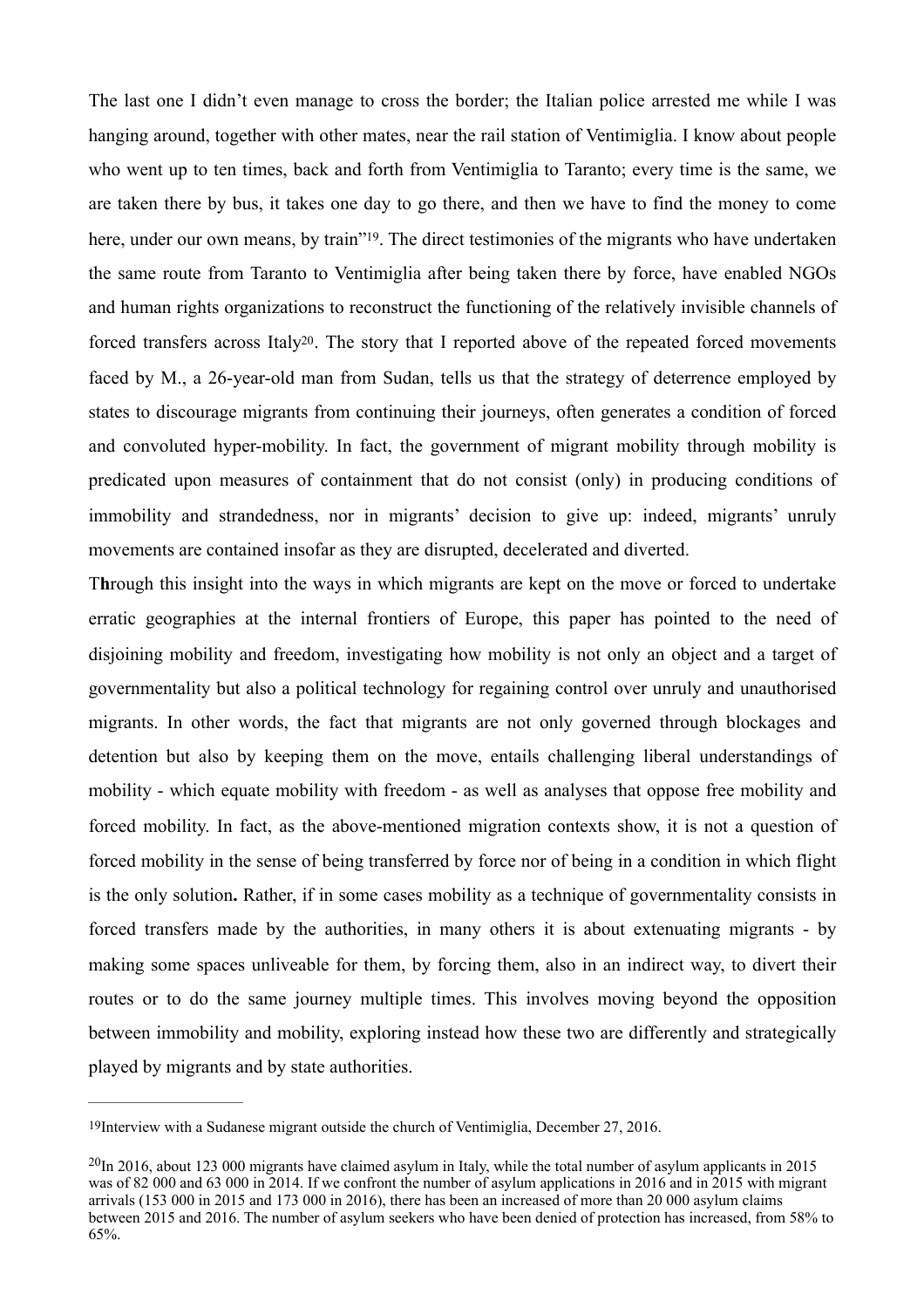A future research agenda could engage in rethinking the articulation between freedom and mobility in light of convoluted movements that are generated by state measures for regaining control over unruly migration.

#### **List of references:**

Amilhat-Szary A and Giraut F eds. (2015) Borderities and the politics of contemporary mobile borders, Basingstoke: Palgrave MacMillan.

Amoore L (2006) Biometric borders: Governing mobilities in the war on terror. *Political geography*, *25*(3): 336-351.

Anderson B (2017) Towards a new politics of migration?. *Ethnic and Racial Studies*, *40*(9): 1527-1537.

Aradau C (2016) Political grammars of mobility, security and subjectivity. *Mobilities*, *11*(4),: 564-574.

Aradau C and Blanke T (2010) 2 Governing circulation: a critique of the bioolitics of security. In in M. de Larrinaga and M. Doucet (eds),Security and Global Governmentality: Globalization, Power and the State. Palgrave): 44-58.

Bærenholdt, J. O. (2013). Governmobility: The powers of mobility. *Mobilities*, *8*(1), 20-34.

Balibar E (2002). Politics and the other scene. London: Verso.

Bigo D (2011) Freedom and speed in enlarged borderzones. In *The Contested Politics of Mobility: Borderzones and Irregularity*, edited by Vicki Squire, 31-50. London: Routledge.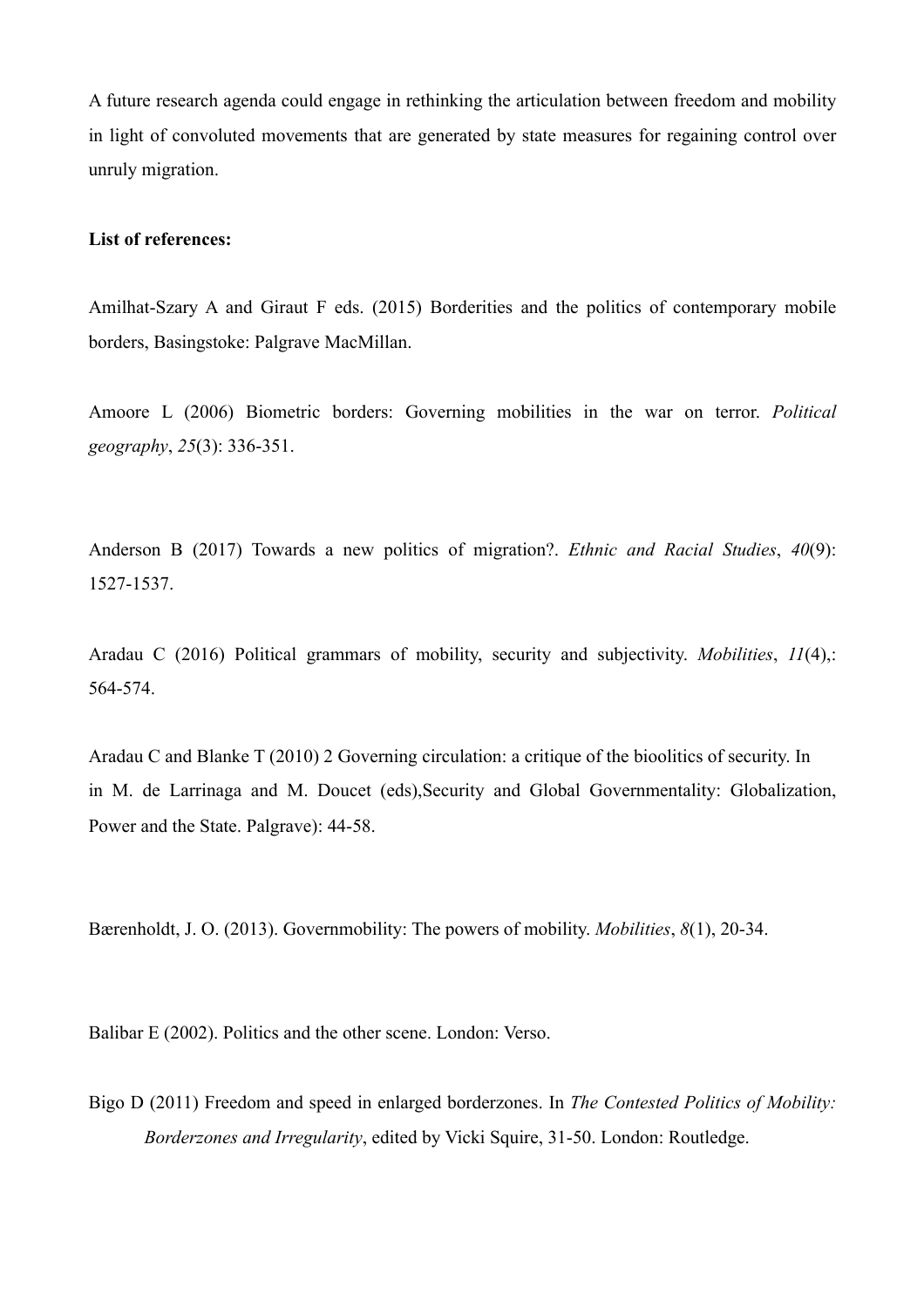Bigo D (2002) Security and Immigration: toward a critique of the governmentality of unease. *Alternatives*, *27*(1): 63-92.

Bojadzijev M and Mezzadra S (2015) Refugee crisis or crisis of European migration policies, Focaalblog. Available at: http://www.focaalblog.com/2015/11/12/manuela-bojadzijev-and-sandromezzadra-refugee-crisis-or-crisis-of-european-migration-policies/ (last access April 3, 2018).

Blomley N Delaney D and Ford R T, eds. (2001) The Legal Geographies Reader: Law. *Power, and Space.* Oxford, UK: Blackwell.

Conlon D Moran D and Gill N (Eds.) (2013) Carceral spaces: Mobility and agency in imprisonment and migrant detention. Ashgate Publishing, Ltd..

Cresswell T (2006) On the move. Mobility in the modern western world. London/New York: Routledge.

Darling J (2016a) Asylum in Austere Times: Instability, Privatization and Experimentation within the UK Asylum Dispersal System. *Journal of Refugee Studies*, few038.

Darling J (2016b) Privatising asylum: neoliberalisation, depoliticisation and the governance of forced migration. *Transactions of the Institute of British Geographers*, *41*(3): 230-243.

De Genova N (2018) Afterword. Deportation: The Last Word ?. In S. Khosravi (ed.) After Deportation. Ethnographic Perspectives. Palgrave, forthcoming.

De Genova N (2013) Spectacles of migrant 'illegality': the scene of exclusion, the obscene of inclusion. *Ethnic and Racial Studies*, *36*(7): 1180-1198.

Fassin D (2007) Humanitarianism as a Politics of Life. *Public culture*, *19*(3): 499.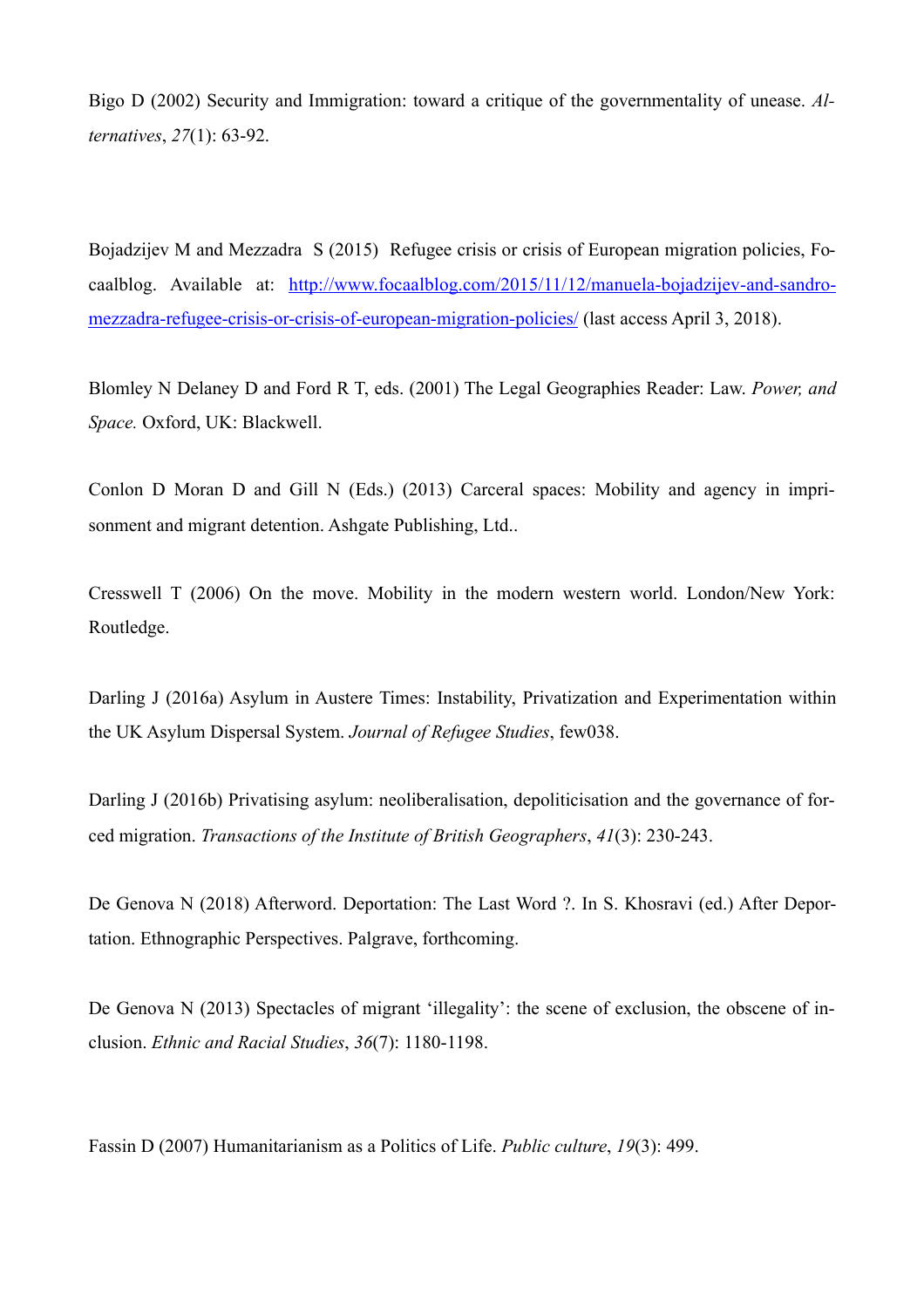Fontanari E (2016) Soggettività en transit.(Im) mobilità dei rifugiati in Europa tra sistemi di controllo e pratiche quotidiane di attraversamento dei confini. *Mondi migranti,* 1: 39-60.

Foucault M (2016) On the Punitive Society: Lectures at the Collège de France, 1972-1973. Springer.

Foucault M (2007) Security, territory, population: lectures at the Collège de France, 1977-78. Springer.

Foucault M (2012) Discipline & punish: The birth of the prison. Vintage.

Garelli, G. and Tazzioli, M. (2016) Beyond detention. Spatial strategies of dispersal and channels of forced transfer. *Society&Space*. Available at: http://societyandspace.org/2016/11/08/hotspotbeyond-detention-spatial-strategy-of-dispersal-and- channels-of-forced-transfer/ (last access, 20 July, 2017).

Garelli G. (2013) Schengen intermittences. In G.Garelli, F.Sossi, M.Tazzioli (eds.) Spaces in Migration. Pavement: 22-46.

Gill N Conlon D Moran D and Burridge A (2016) Carceral circuitry: New directions in carceral geography Progress in Human Geography doi:10.1177/0309132516671823.

Gill N (2009a) Longing for stillness: The forced movement of asylum seekers, M/C Journal, 12(1). Available at : http://journal.media-culture.org.au/index.php/mcjournal/article/view/123 (last access, April 3, 2018).

Gill N (2009b) Governmental mobility: The power effects of the movement of detained asylum seekers around Britain's detention estate. *Political Geography*, *28*(3): 186-196.

Jensen A (2013) Mobility regimes and borderwork in the European Community. *Mobilities*, *8*(1): 35-51.

Jensen O B and Richardson T (2004) Making European space: mobility, power and territorial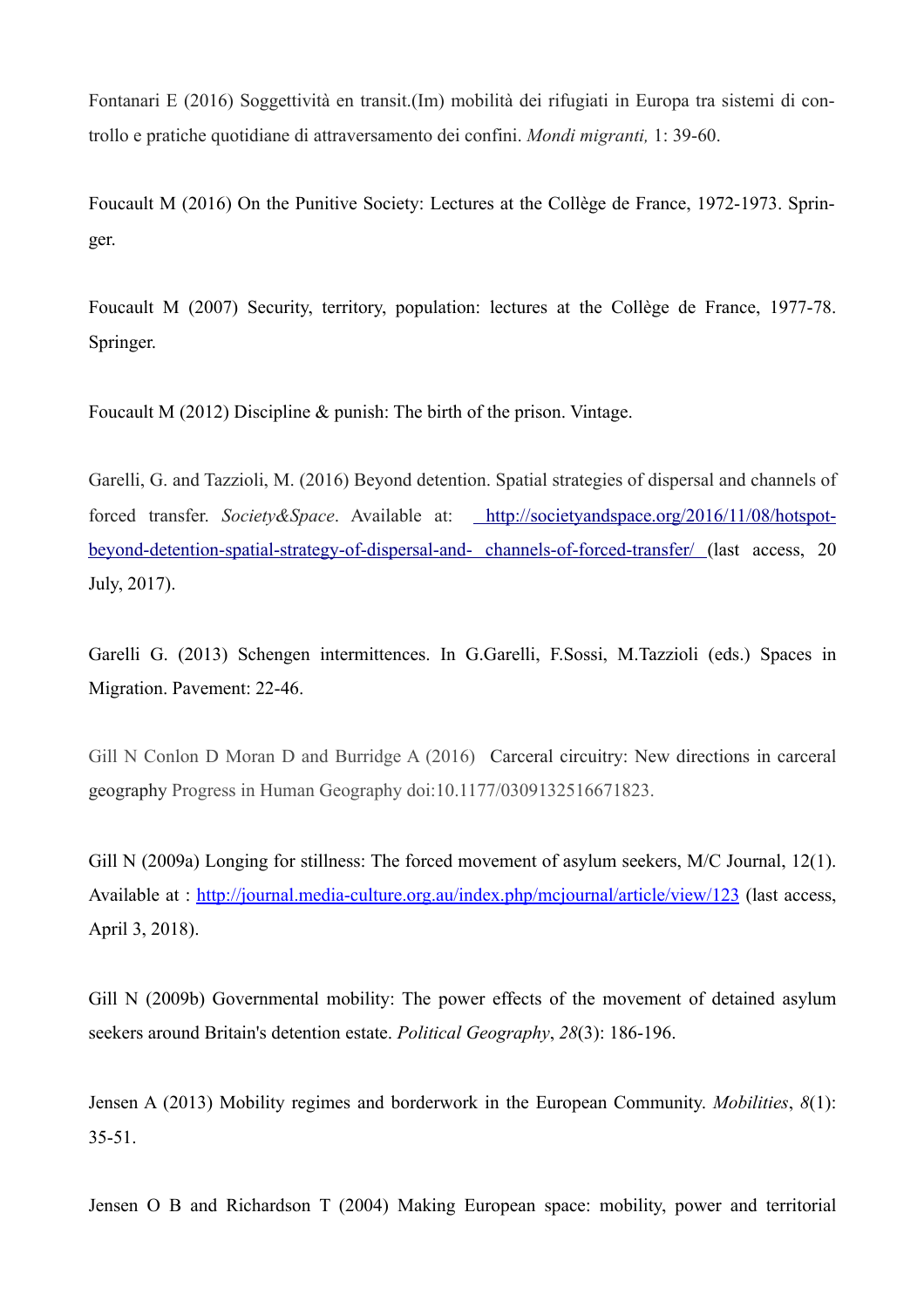identity. Routledge.

Hiemstra N (2013) 'You don't even know where you are': chaotic geographies of US migrant detention and deportation. *Carceral spaces: Mobility and agency in imprisonment and migrant detention:* 57-75.

Hynes P (2009) Contemporary compulsory dispersal and the absence of space for the restoration of trust. *Journal of Refugee Studies*, fen049.

Khosravi S (2016) Deportation as a Way of Life for Young Afghan Men. In R. Furman, D. Epps, G. Lamphear, (eds). Detaining the Immigrant Other: Global and Transnational Issues. Oxford University Press: 169-181.

Loyd J M and Mountz A (2014) Managing migration, scaling sovereignty on islands. *Island Studies Journal*, *9*(1): 23-42.

Mainwaring C and Walton-Roberts M (2018) Governing Migration from the Margins. *Social & Legal Studies*, DOI: 10.1177/0964663917749990.

Martin L L and Mitchelson M L (2009) Geographies of detention and imprisonment: interroga-ting spatial practices of confinement, discipline, law, and state power. *Geography Compass*, *3*(1): 459-477.

Massey D (1992) Politics and space/time. *New Left Review,* 1/196. Available at: https://newleftreview.org/I/196/doreen-massey-politics-and-space-time (last access, April 3, 2018).

Mezzadra S and Neilson B (2013) Border as Method, or, the Multiplication of Labor. Duke University Press.

Moreno-Lax V (2012) Dismantling the Dublin system: MSS v. Belgium and Greece. *European Journal of Migration and Law*, *14*(1): 1-31.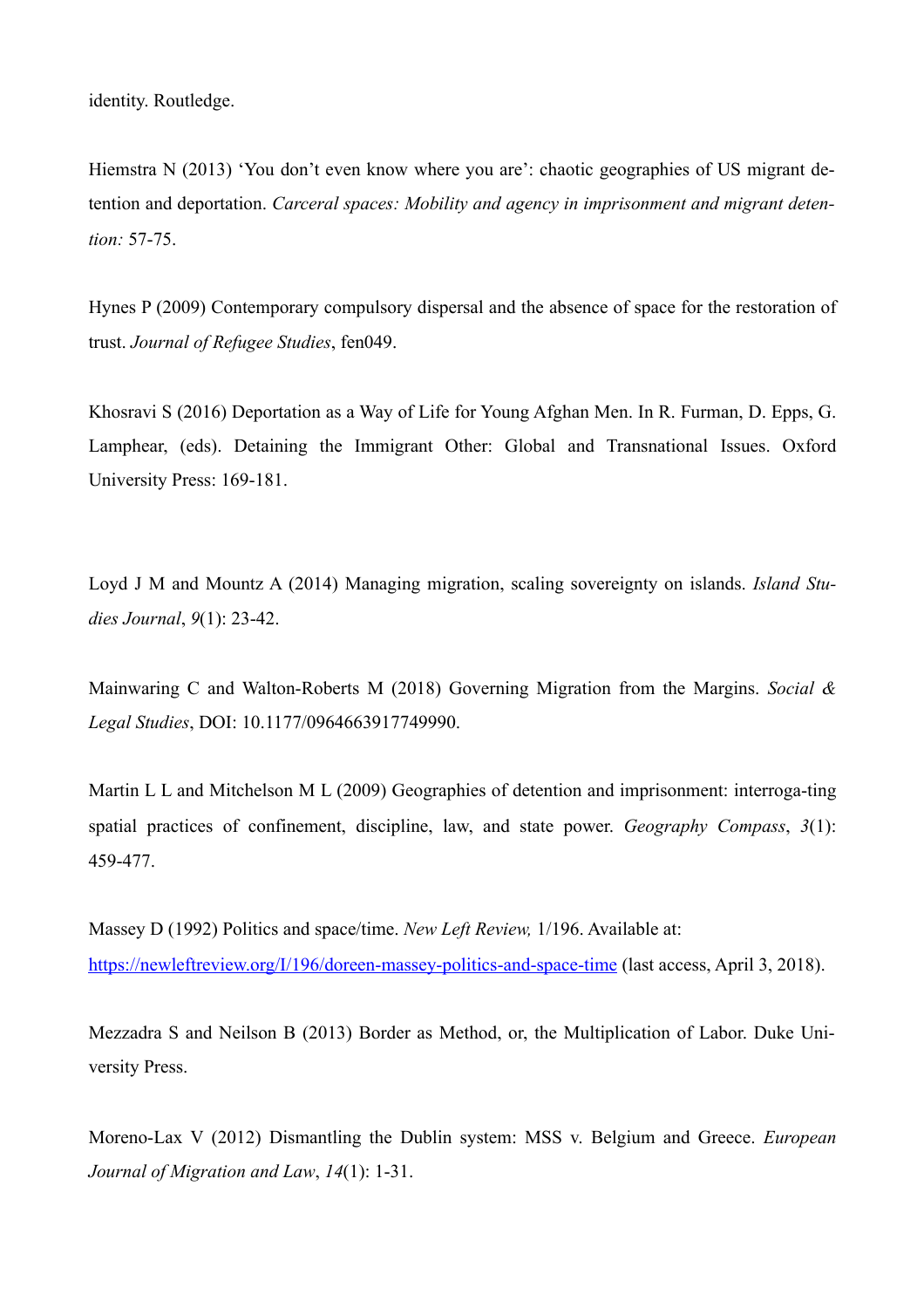Mountz A (2011) Specters at the Port of Entry:Understanding State Mobilities through an Ontology of Exclusion, Mobilities, 6:3, 317-334.

Nyers P (2003) Abject cosmopolitanism: The politics of protection in the anti-deportation move-

ment. *Third world quarterly*, *24*(6),: 1069-1093.

Picozza F (2017) Dubliners: Unthinking Displacement, Illegality and Refugeeness within Eu-rope's Geographies of Asylum. In N.DeGenova (ed.) The Borders of "Europe". Autonomy of Migration, Bordering Tactics, Duke University Press: 233-254.

Pinelli B (2017) "Confini d'Europa e scivolamenti nella forma campo. Pervasività e opacità nel controllo dei rifugiati", in E. Augusti, A. Morone and M.Pifferi (eds.) Il controllo dello straniero. I campi dall' Ottocento a oggi. Viella.

 Rajan K S (2006) Biocapital: The constitution of postgenomic life. Durham: Duke University Press.

Schuster L (2011a). Dublin II and Eurodac: examining the (un) intended (?) consequences. *Gender,*

*Place & Culture*, *18*(3): 401-416.

Schuster L (2011b) Turning refugees into 'illegal migrants': Afghan asylum seekers in Europe.

*Ethnic and Racial Studies*, *34*(8): 1392-1407.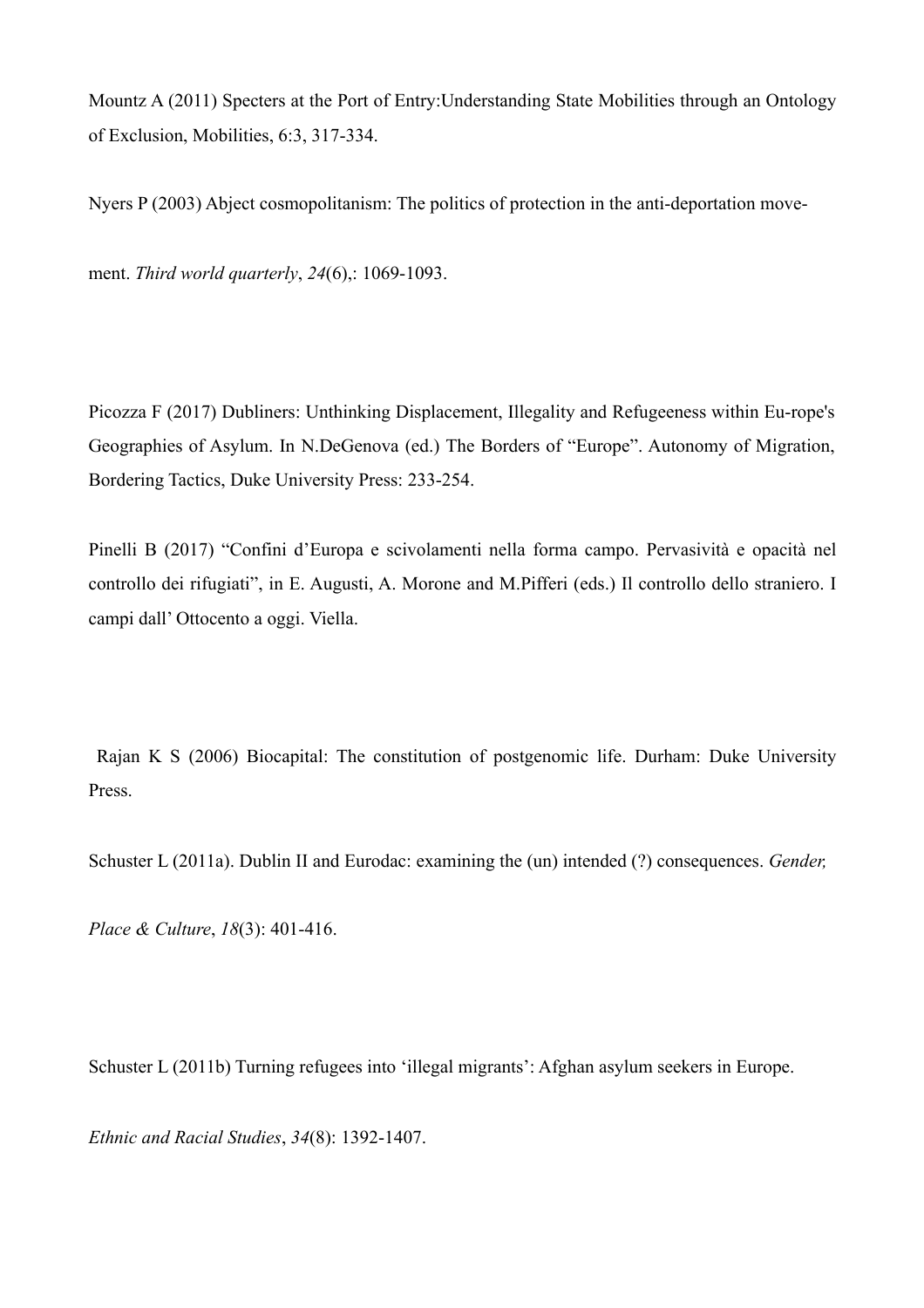Sciurba A (2016) Hotspot system as a new device of clandestinisation: view from Sicily, OpenDe-

moracy. Available at: www.opendemocracy.net/can-europe-make-

it/alessandra-sciurba/hotspot-system-as-new-device-of-clandestinisation-view-from-si (last access, July 20, 2017).

Squire V (Ed.) (2011) The contested politics of mobility: borderzones and irregularity. Routledge.

Tazzioli M (2018) The temporal borders of asylum. Temporality of control in the EU border regime. *Political Geography*, *64:* 13-22.

Tazzioli M (2016) The government of migrant mobs Temporary divisible multiplicities in border

zones. *European Journal of Social Theory*, 1368431016658894.

Tazzioli M (2015) Spaces of Governmentality. Autonomous Migration and the Arab Uprisings: London. Rowman &Littlefield

Tsianos V and Karakayali S (2010).Transnational migration and the emergence of the European border regime: an ethnographic analysis. *European journal of social theory*, *13*(3): 373-387.

Walters W (2015) Migration, vehicles, and politics: Three theses on viapolitics. *European Journal of Social Theory*, *18*(4): 469-488.

Xiang B and Lindquist J (2014) Migration infrastructure. *International Migration Review*, *48*(s1): 122-148.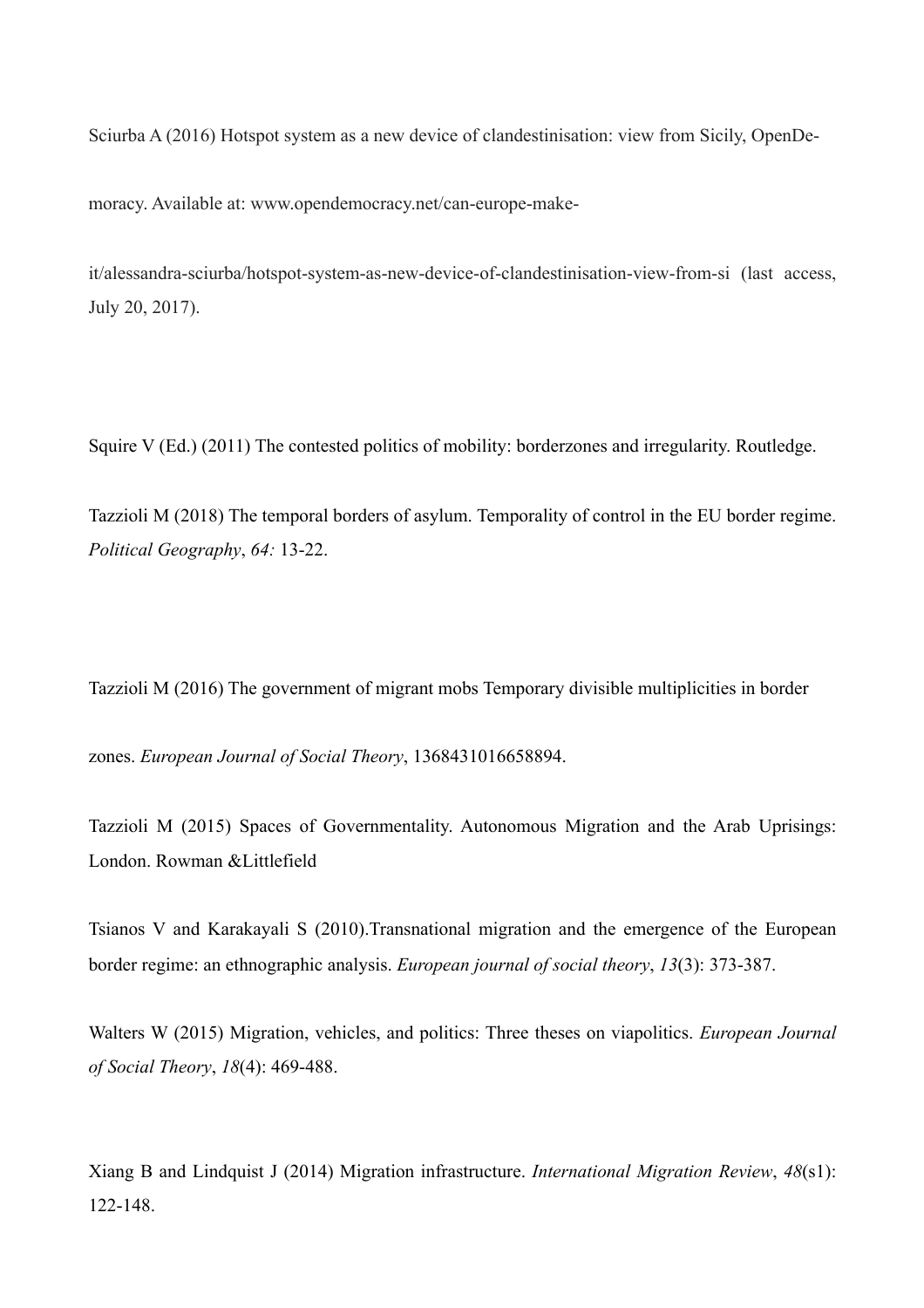Xiang B Yeoh B S and Toyota M (Eds.) (2013) *Return: nationalizing transnational mobility in Asia*. Duke University Press.

Xiang B (2007) A new mobility regime in the making: What does a mobile China mean to the world. *Idées pour le débat N 10/2007 Global Governance*.

Zimmermann S E (2009) Irregular secondary movements to Europe: seeking asylum beyond refuge. *Journal of Refugee Studies*, fen048.